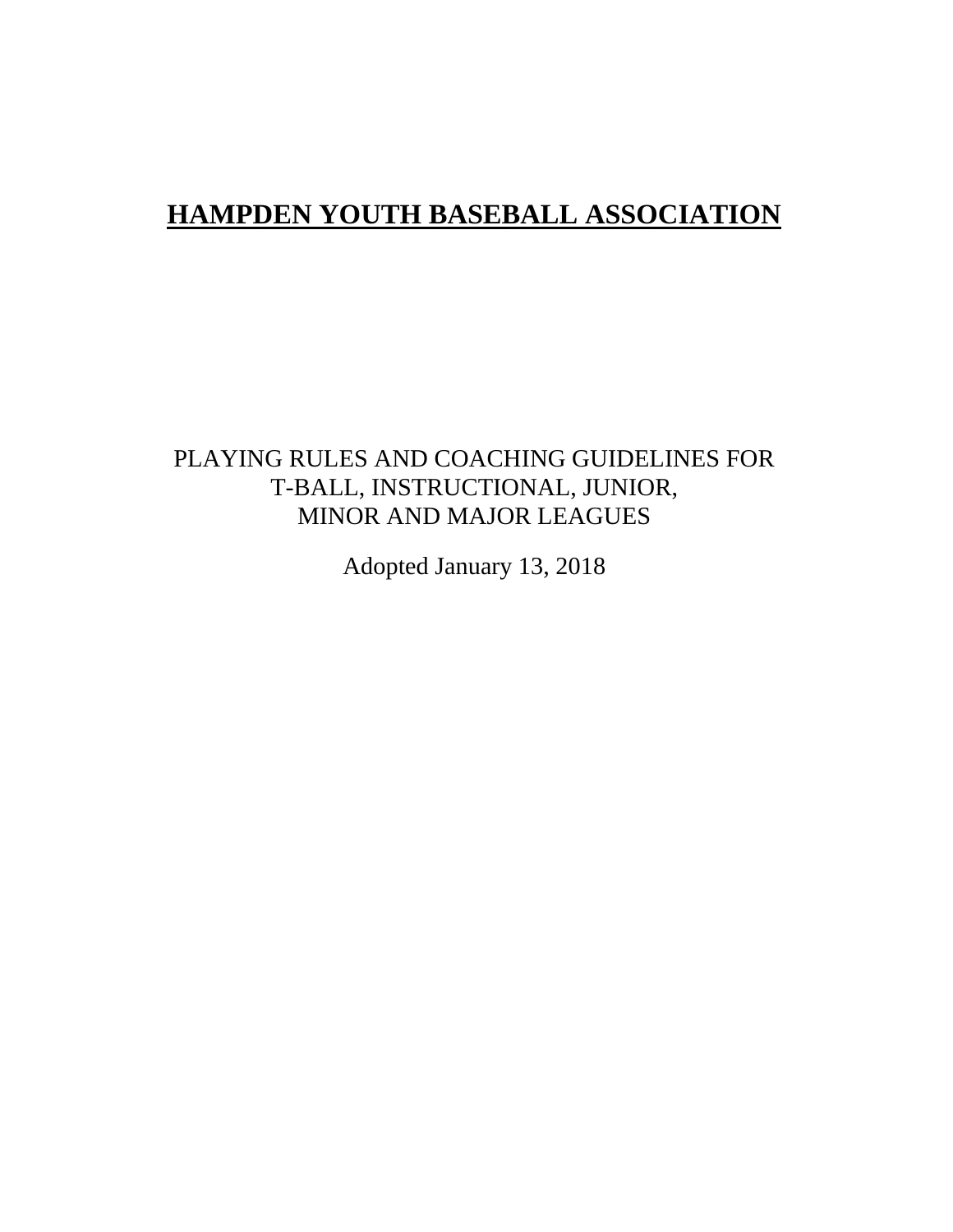## **Index**

| Section      | Subject                                          | Page $#$     |
|--------------|--------------------------------------------------|--------------|
| A            | <b>Coaches Rules</b>                             | $\mathbf{1}$ |
| B            | General Playing Rules & Guidelines               | 3            |
| $\mathbf C$  | Drafting Rules - Minor and Major Leagues         | 5            |
| D            | Playing Rules - Minor and Major Leagues          | 6            |
| E            | Playing Rules - Junior League                    | 12           |
| $\mathbf{F}$ | Playing Rules - Instructional and T-Ball Leagues | 14           |
| G            | <b>All-Star Teams</b>                            | 17           |
| H            | <b>Tournament Teams</b>                          | 18           |
| $\mathbf I$  | <b>Communicable Disease Procedure</b>            | 20           |
| J            | Code of Conduct                                  | 21           |
| Appendix A   | <b>HYBA Code of Conduct</b>                      | 23           |

## **General**

The information and rules contained in this booklet are the playing rules and guidelines adapted specifically for use by the *Hampden Youth Baseball Association (HYBA)*. Unless otherwise stated in these rules, the most recently published or amended Official Regulations and Playing Rules for all divisions of Little League Baseball are applicable.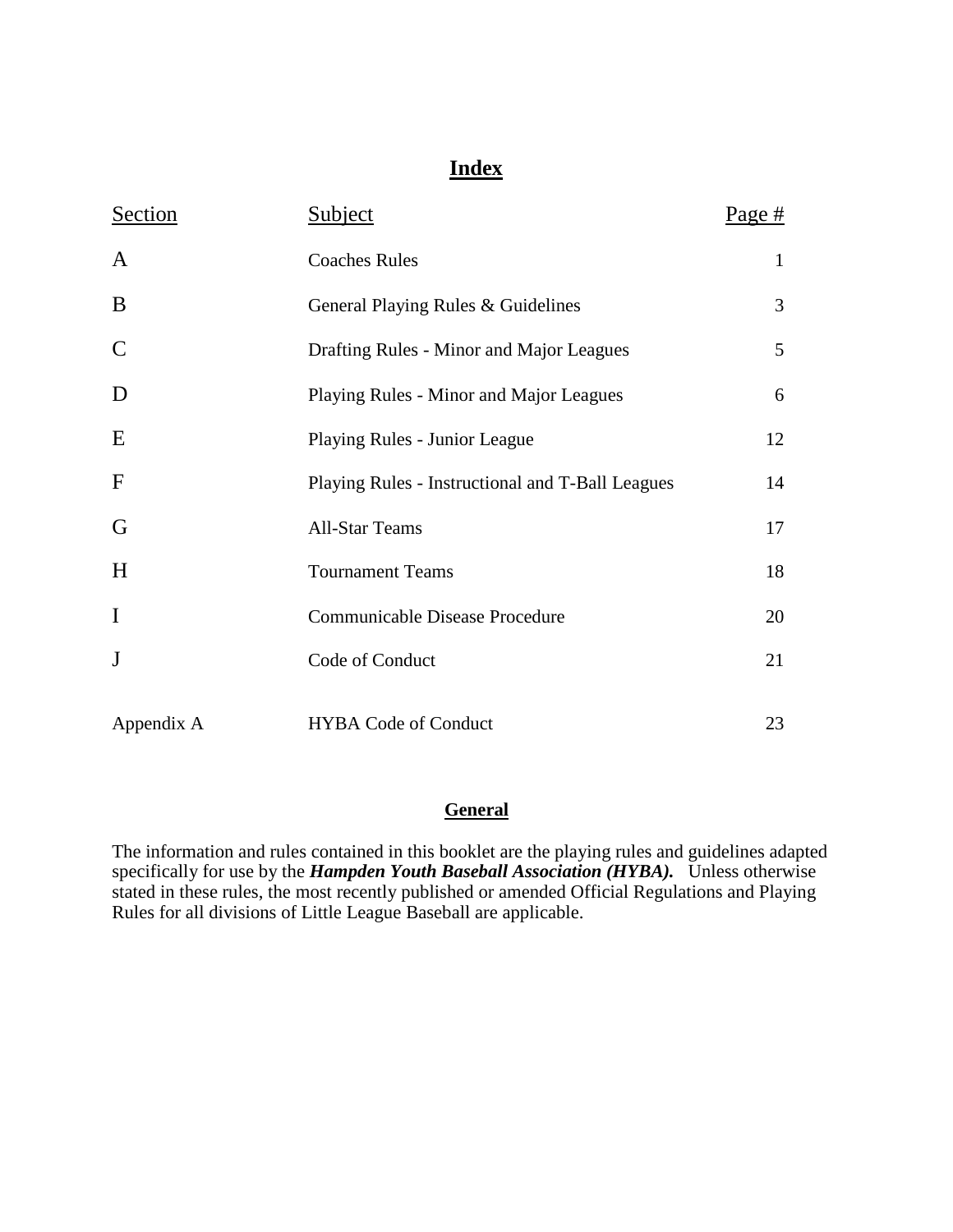## **Section A Coaches Rules**

## <span id="page-2-0"></span>**PART I: COACHES RULES**

- **A.1.** Head Coaches are responsible for the conduct of their team and their Assistant Coaches. Head Coaches shall make reasonable efforts to maintain control of parents and spectators who are in violation of the HYBA Code of Conduct. The Head Coaches, by mutual consent, have the authority to suspend play or forfeit a game due to conduct in violation of the *HYBA* rules, guidelines or Code of Conduct by their teams. Such action is subject to review by the *HYBA Board of Directors.*
- **A.2.** Each Head Coach is responsible for the detailed maintenance and general clean-up of the fields at the conclusion of each practice or game including, but not limited to, clean-up of dugout, bench and spectator areas. For games, the home team Head Coach is responsible for raking and repairing pitcher's mounds, batter's boxes and base paths,, putting out and putting away bases, replacing base plugs and tarps, unlocking and locking field maintenance boxes and turning on and off lights for those fields with lights.
- **A.3.** Head Coaches are required to attend all scheduled coaches' meetings and clinics. These meetings and clinics are open to all assistant coaches, and they are encouraged to attend.
- **A.4.** All coaches must set an example for their team. Physical appearance, language, sportsmanship, and sobriety are critical areas of importance.
- **A.5.** Any player or coach that abuses *HYBA* equipment or facilities will be subject to disciplinary action including the mandatory replacement or repair of the equipment or facility.
- **A.6.** Judgment calls by umpires are final and are not to be questioned by any coach. The Head Coach may request an explanation of the call, but it is not to be debated. Umpires should not be approached or harassed before, during, or after the game by any coach, player, or fan. As stated in **A.1.** above, the Head Coach is responsible for making reasonable efforts to maintain control over the game site. A Head Coach should not be subject to HYBA disciplinary action due to improper actions of assistant coaches or fans unless his or her failure to make reasonable efforts to maintain control exasperate the situation.
- **A.7.** The Head Coach must collect all *HYBA* equipment from his or her players at the end of the season. No alteration of any league issued equipment or uniforms is permitted. All equipment will be returned to the League Equipment Manager at the *HYBA* headquarters building at the announced date and time.
- **A.8.** All players must have a completed **Medical Authorization Form** submitted to their Head Coach prior to participating in any practice or game. Head Coaches are responsible for having the forms in their possession at all practices and games. This requirement may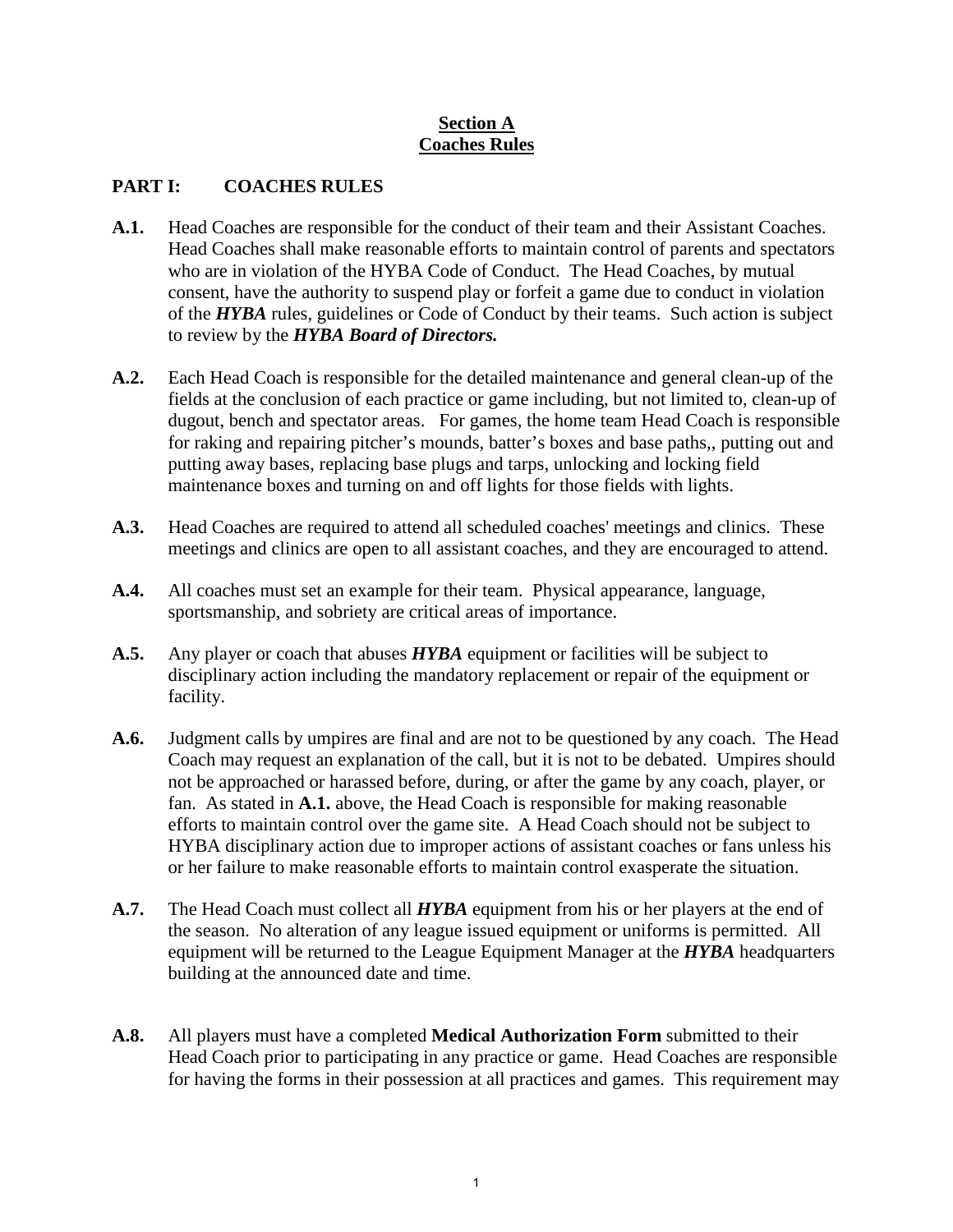be checked periodically by the League Coordinator or other *HYBA* official. Practice may be suspended and games forfeited for any violation of this rule.

- **A.9.** No person will be approved to Head Coach more than one (1) team during a season unless the *HYBA Board of Directors* determines it is necessary.
- **A.10.** Only players, Head Coaches, Assistant Coaches, Team Parents or other HYBA-approved volunteers are allowed in the dugout or to coach on first and third bases, or to serve as an umpire, coach pitcher or defensive coach in relevant leagues of play.

## **PART II: MINOR AND MAJOR LEAGUE COACH EVALUATIONS**

**A.11.** Head coaches for Minor and Major League teams will be evaluated by the *HYBA Board of Directors* in coordination with the League Coordinators each season in each of the following four (4) categories. Coaching assessments may be recorded and used as part of the overall input for future coach selection processes conducted by members of the *HYBA Board of Directors.*

## **1. Leadership:**

Control of the game, players, and spectators. Respect demonstrated by the players.

## **2. Communication Skills:**

Communication with players, assistants, opposing coaches and umpires.

## **3. Knowledge of the Game:**

Knowledge and application of the rules and strategy employed in the game.

## **4. Sportsmanship:**

Serving as a role model for players. Treatment of players and umpires; and emotional control demonstrated during the game.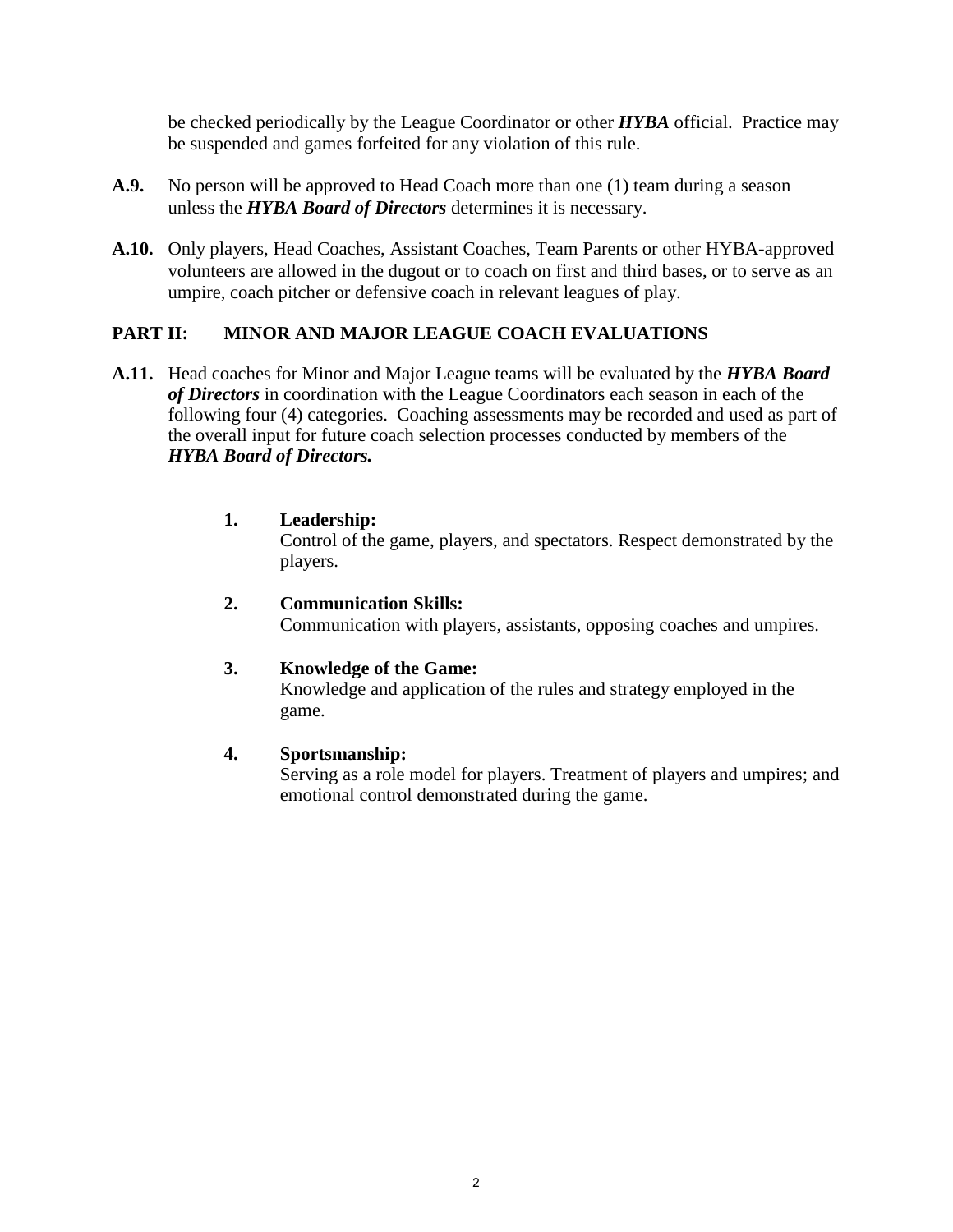#### **Section B General Playing Rules & Guidelines**

- <span id="page-4-0"></span>**B.1.** The Official Regulations and Playing Rules for all divisions of Little League Baseball, as published by Little League Baseball, Williamsport, Pennsylvania, will be strictly adhered to UNLESS specified in the respective Sections herein for each league.
- **B.2.** Non-wood bats used at any playing level must be on the Little League Baseball published list of approved bats.
- **B.3.** On-deck batters are not permitted. Players are not permitted to hold or swing a bat while waiting for their turn at bat. The first batter at the beginning of an inning may warm-up and take practice swings in foul territory or in a safe place designated by the Head Coach. Head Coaches who violate this rule will be referred to the *HYBA Board of Directors* for disciplinary action.
- **B.4.** Intentional walks are only permitted at the Majors level.
- **B.5.** The *"dropped third strike"* and *"infield fly"* rules do not apply at any level except for Majors.
- **B.6.** Long pants must be worn for all games. Long pants should be worn for all practices unless the Head Coach determines otherwise.
- **B.7.** Players who do not start both defensively and offensively in a game must start both defensively and offensively in the next game if they were present for the complete first game.
- **B.8.** For leagues with scorebooks, the scorebooks distributed by *HYBA* must be kept to show innings played and times at bat for every player. The scorebooks are subject to review by the League Coordinator or other *HYBA* official.
- **B.9.** The respective League Coordinator will establish *HYBA* game and practice schedules and distribute to each Head Coach.
- **B.10.** Practices, other than those already scheduled, must be approved by the League Coordinator and are subject to field availability upon approval by the *HYBA* Field Scheduling coordinator.
- **B.11.** *HYBA* and the League Coordinator will determine if games are to be cancelled and shall be responsible for notifying the coaches as soon as possible. *HYBA* and the League Coordinator will make a best effort to notify the coaches at least one (1) hour prior to the scheduled start of the game. Notices from *HYBA* regarding field closures serve as official notice that all *HYBA* home games are cancelled.
- **B.12.** The League Coordinator is responsible for rescheduling cancelled games. Best efforts will be made to reschedule games within ten  $(10)$  days.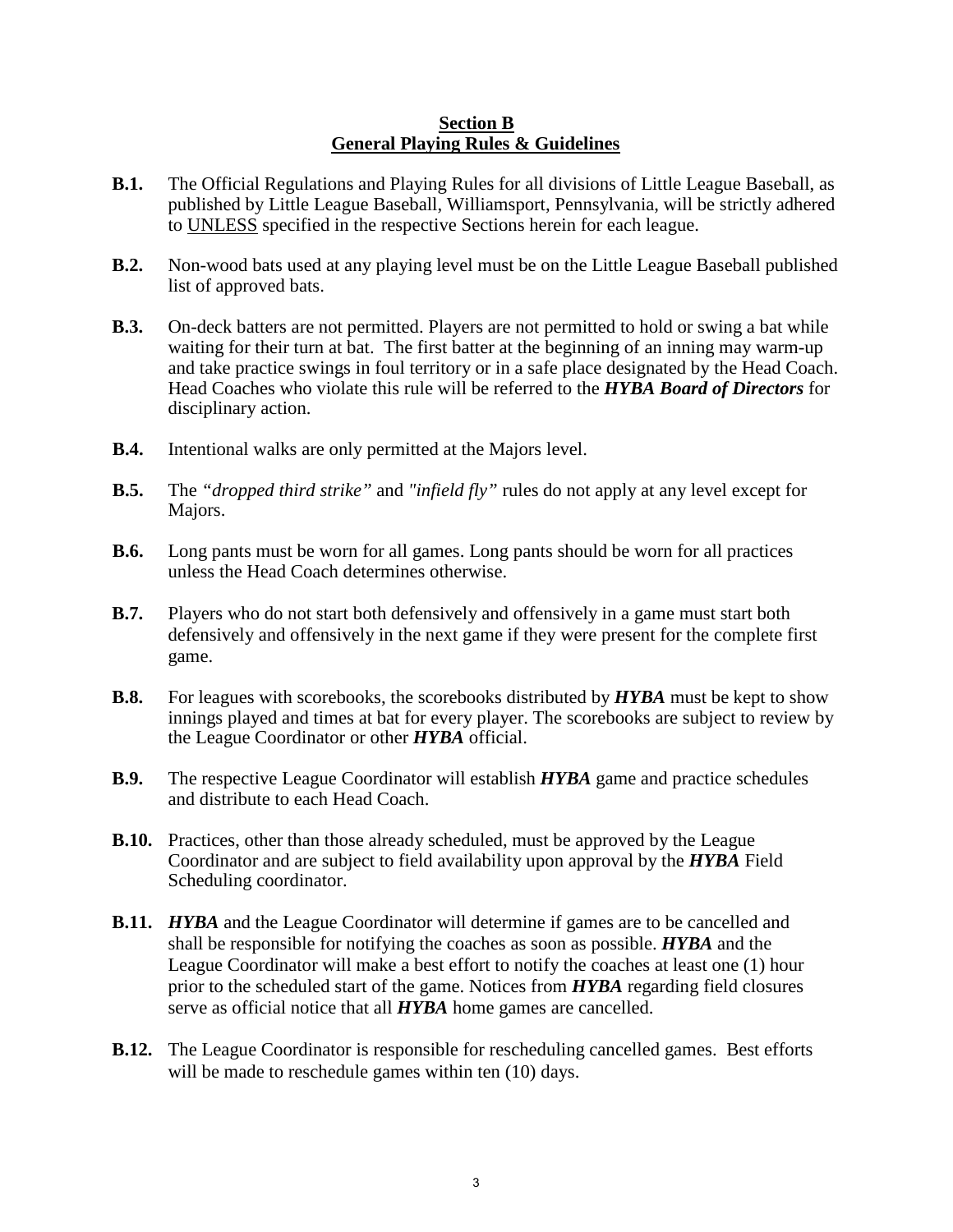**B.13.** Any Head Coach, Assistant Coach, Team Parent, Umpire or *HYBA*-approved volunteer whose conduct brings discredit to *HYBA* including the violation of any playing rule or bylaw is subject to disciplinary action by the *HYBA Board of Directors.* Any improper conduct or violation of any playing rule or bylaw, shall be reported to the League Coordinator, who will then report to the *HYBA* President. The Board President shall then refer the matter to a *HYBA* Code of Conduct Committee. The Committee shall, within five (5) days of receiving notice of the alleged infraction, initiate an investigation, which may include meetings and discussions with all parties that the Committee may determine are relevant to the matter. The Committee shall make a report to the full *HYBA Board of Directors*, who will then take appropriate disciplinary action.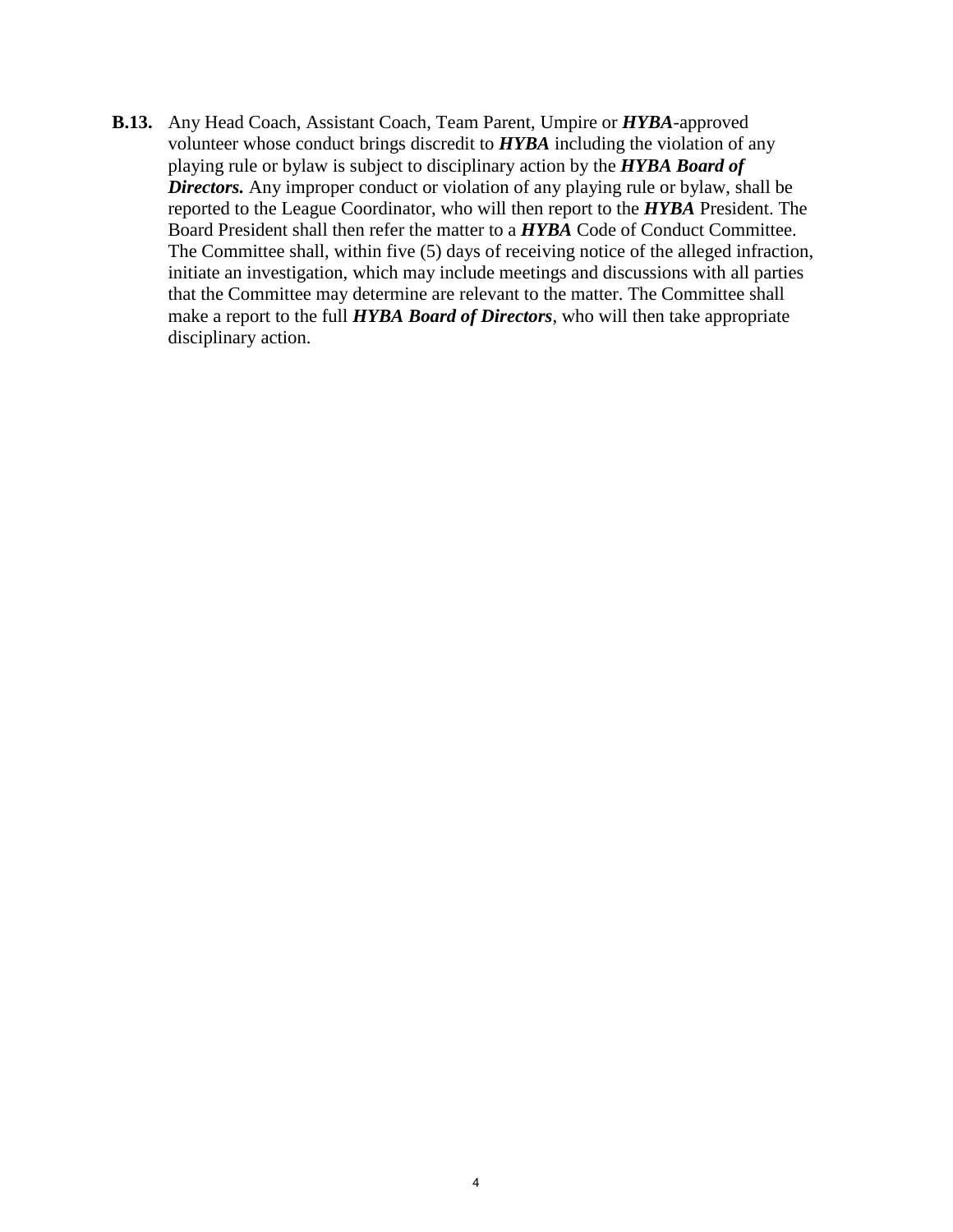## **Section C Player Drafting Rules - Minor and Major Leagues**

- <span id="page-6-0"></span>**C.1.** All registered players will be eligible for the player draft.
- **C.2.** The Player Agent shall be present for the player draft.
- **C.3.** Coaches will draw for a team number at a coaches meeting to be held by the League Coordinator in advance of the time the draft is conducted.
- **C.4.** The draft sequence will be as follows:

Odd rounds will be low team numbers to the highest. Even rounds will be high team numbers to the lowest. After the last full round and each team has the same number of players, the number of leftover players will be drafted in reverse order, by team number, based on how many players are left. (Example: if 7 players are left after the draft in a 10 team league, starting with team 7 and proceeding to team 1, each team will pick an additional player.)

- **C.5.** The child, step-child, grandchild, or other player with a nexus to the Head Coach will be his/her first selection. If no child is involved, then a selection will be made by that coach. After placement of a child to all teams, then the actual drafting begins with the low team number. If a coach has a second child eligible to play in the same league, the second child will be the third player placed on that coach's team. For example, this means a coach receives a son/daughter, then a player from the open draft, then the second son/daughter.
- **C.6.** No trading of players is permitted.
- **C.7.** Sibling combinations (other than as covered in C.5.) will count as consecutive drafting round picks if the parent has not requested that they be on separate teams.
- **C.8.** Any player eligible within a league may be drafted in any round regardless of his/her age.
- **C.9.** Age ratios per team (for example the maximum number of 12-year-old players per team) are established by the Player Agent prior to the draft. This is done in an attempt to provide a balance of older and younger players on each team.
- **C.10.** The names of all Tournament Team players, All-Star players and League pitchers who have pitched more than ten (10) innings during the previous year, will be provided to the League Coordinator. This information will be shared with all coaches prior to the draft. Additionally, prior to the draft, the League Coordinator shall conduct an open discussion with coaches regarding all players who fail to attend the tryout session. Each coach having knowledge of an absent player shall provide an honest evaluation of the player.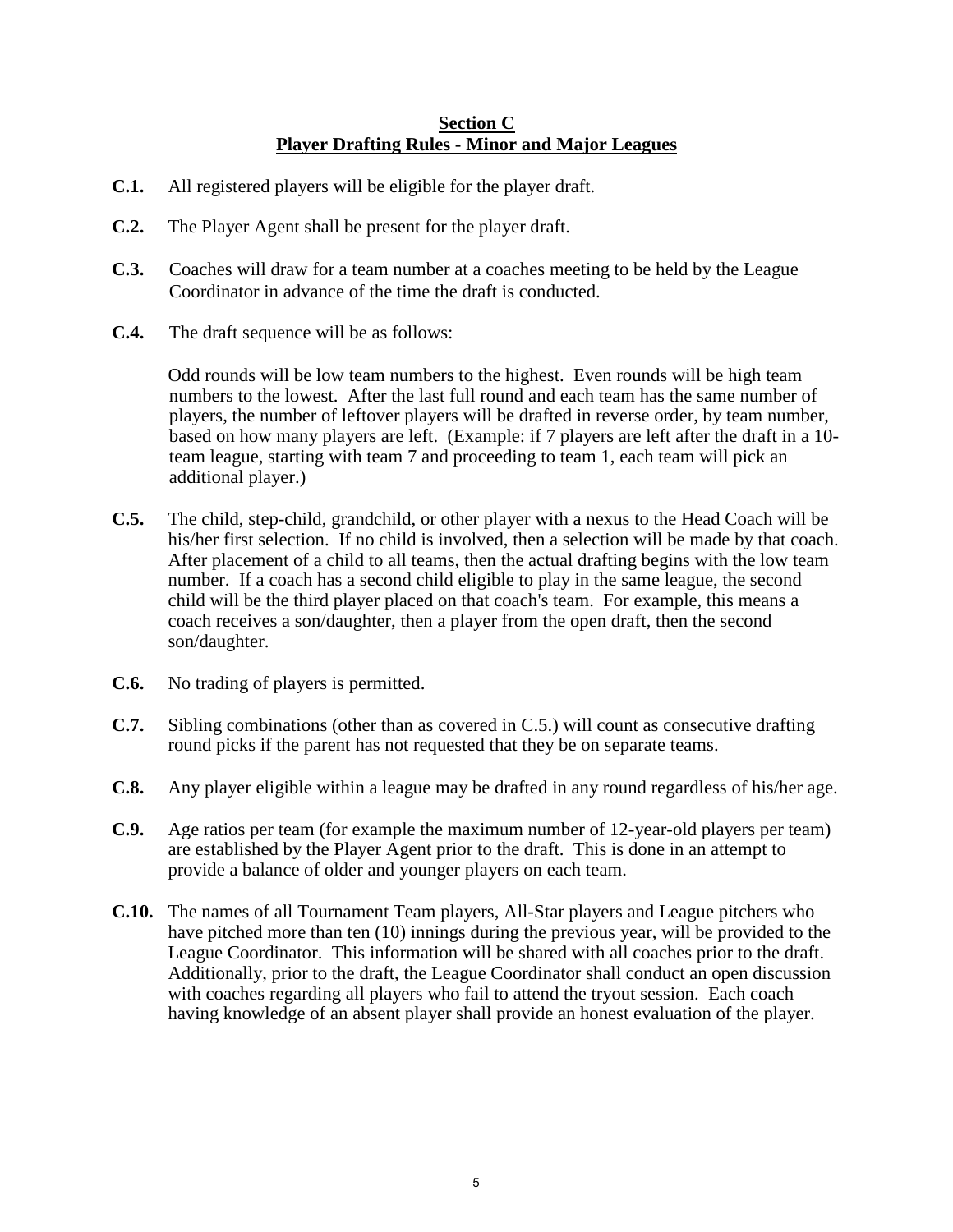## **Section D Playing Rules -- Minor and Major Leagues**

## <span id="page-7-0"></span>**Part I: GENERAL PLAYING RULES**

- **D.1.** Teams will have a 15-minute grace period to begin the game if waiting for a ninth (9th) player to arrive. After the 15-minute grace period, if a team is unable to place nine (9) players on the field, this shall not be grounds for automatic forfeiture, but shall be referred to the League Coordinator for a decision. If the League Coordinator cannot decide, the matter shall be referred to the *HYBA Board of Directors*.
- **D.2.** If during a game either team is unable to place nine (9) players on the field due to injury or ejection, the opposing manager shall select a player to re-enter the line-up. A player ejected from a game is not eligible for re-entry. If no players are available for re-entry, or if a team refuses to place nine (9) players on the field, this shall be grounds for automatic forfeiture, unless the player shortfall is a direct result of injury incurred during the course of the game. In this case, the game will be suspended at the point at which play was suspended and the applicable Little League Rule will be followed in resuming the game at a later date to be determined by the League Coordinator. Note: a game may not be started or continued with less than nine (9) players on each team.
- **D.3.** No inning in any night game (a game scheduled to be played on a field with lights and the intent was to play the game with the use of lights) will begin after 2 ½ hours of play. No inning in a Minor League day game will begin after 8:00 p.m. No inning in a nonconference game will begin after 2 hours of play.
- **D.4.** The Head Coach of the home team must complete a GAME REPORT form for each game. This form will list the date, time and field location of the game, the names of each pitcher that played, the age of the pitcher, the number of innings pitched, the number of pitches thrown, the number of days of rest required, the final score and any other information to be collected by the League Coordinator. This form must be signed by both Head Coaches and deposited in the box at the *HYBA* concession stand or handed to the League Coordinator after each game. Head coaches who do not turn in GAME REPORT forms within 72 hours after the conclusion of each game may be subject to disciplinary action by the *HYBA Board of Directors.*
- **D.5.** The home team will occupy the dugout on the first base side of the field.
- **D.6.** The home team will maintain the official pitch count.
- **D.7.** A pitcher once removed from pitching for any reason cannot pitch again in that game.
- **D.8.** The ball is dead when a player is injured at the Minor league level and at the umpire's discretion at the Major league level. The Head Coach will immediately notify the player's parent(s) if a player is injured during a practice or game. The parent(s) must notify the *HYBA* President to obtain appropriate forms for the filing of an insurance claim to cover costs only in excess of benefits from other insurance programs.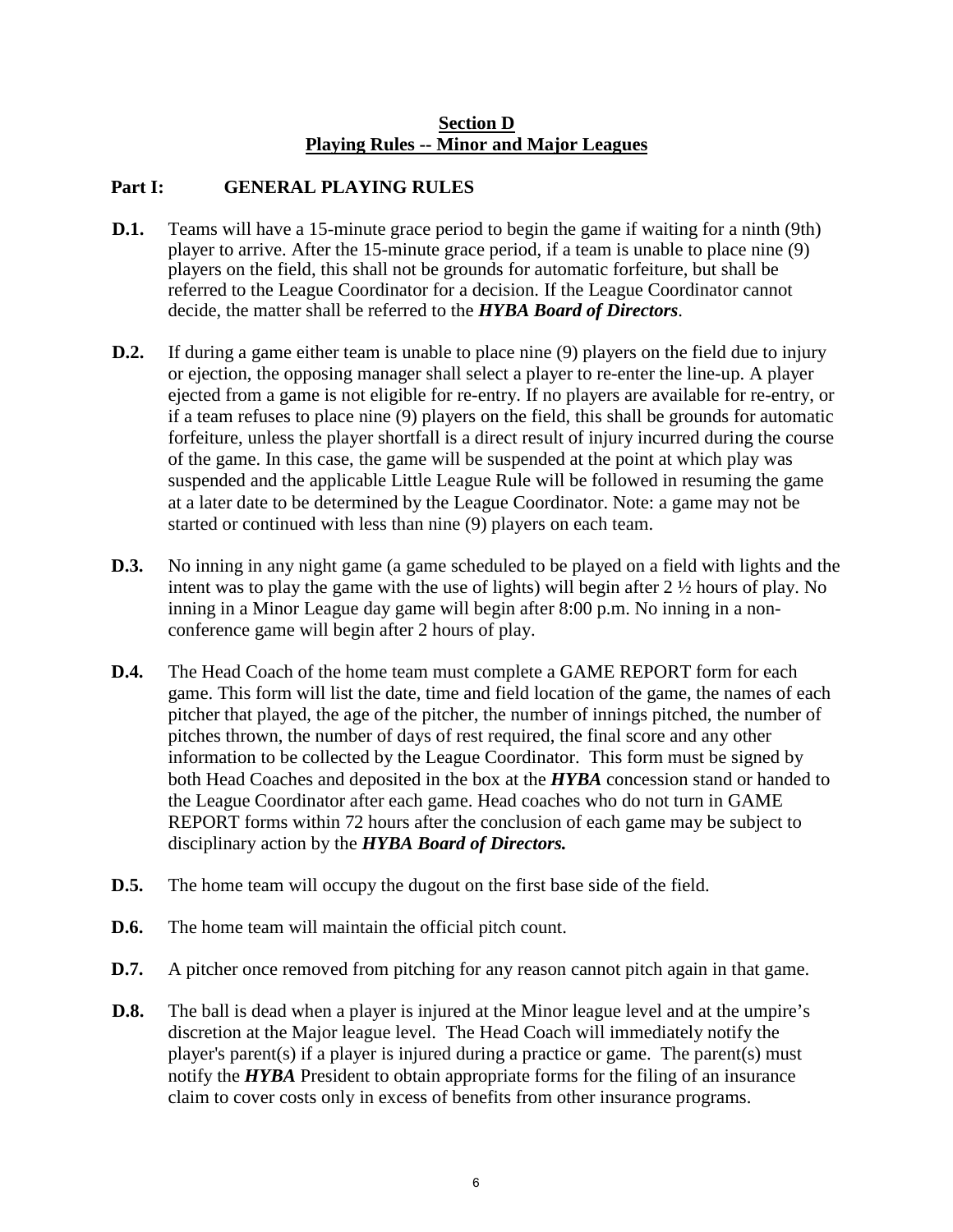- **D.9.** Two (2) new game balls will be provided to the umpire by the home team Head Coach. Vinyl covered balls will not be used in league games. Game balls are to be provided to each Head Coach by the League Equipment Manager.
- **D.10.** Determining Minor and Major Regular Season Divisional Champions.
	- **a.** The best overall won/loss record within each division wins that divisional championship. All league games will count towards the overall won/loss record. If teams play an uneven number of games, then the team with the best winning percentage will be declared the divisional champion.
	- **b.** If a tie exists after applying **Section D.10.a.**, then the team with the best divisional record will be the divisional champion.
	- **c.** If a tie still exists after applying **Section D.10.b.**, then the team with the best won/loss record based on "head to head" play between the tied teams will be the divisional champion.
	- **d.** If a tie still exists after applying **Section D.10.c.**, then a playoff game will be scheduled by the League Coordinator and played within five (5) days after the close of the regular season. However, if in the judgment of the League Coordinator, it is not feasible, based upon weather, field availability or playoff schedule, to have a playoff game, the tie-breaker will be as follows: the team with fewest total runs allowed in head-to-head count games between the tied teams will be the divisional champion. If there is still a tie, the team with the fewest runs allowed in all division games will be the divisional champion.
	- **e.** Only the League Divisional Champions will receive awards, there can be no cochampions. No playoff game between divisional champions will be authorized or played.
- **D.11.** The 10-run mercy rule will not be applied to end a game prematurely.

## **Part II: PLAYING RULES**

## **D.12. MINORS:**

- **a.** Coaches will "bat the order" meaning all players present will have a place in the batting order and will bat in that position throughout the game, regardless of their defensive assignment.
- **b.** Free defensive substitution is allowed.
- **c.** Each player must play a minimum of three (3) complete innings defensively, which do not have to be consecutive. Exceptions will be allowed in the case of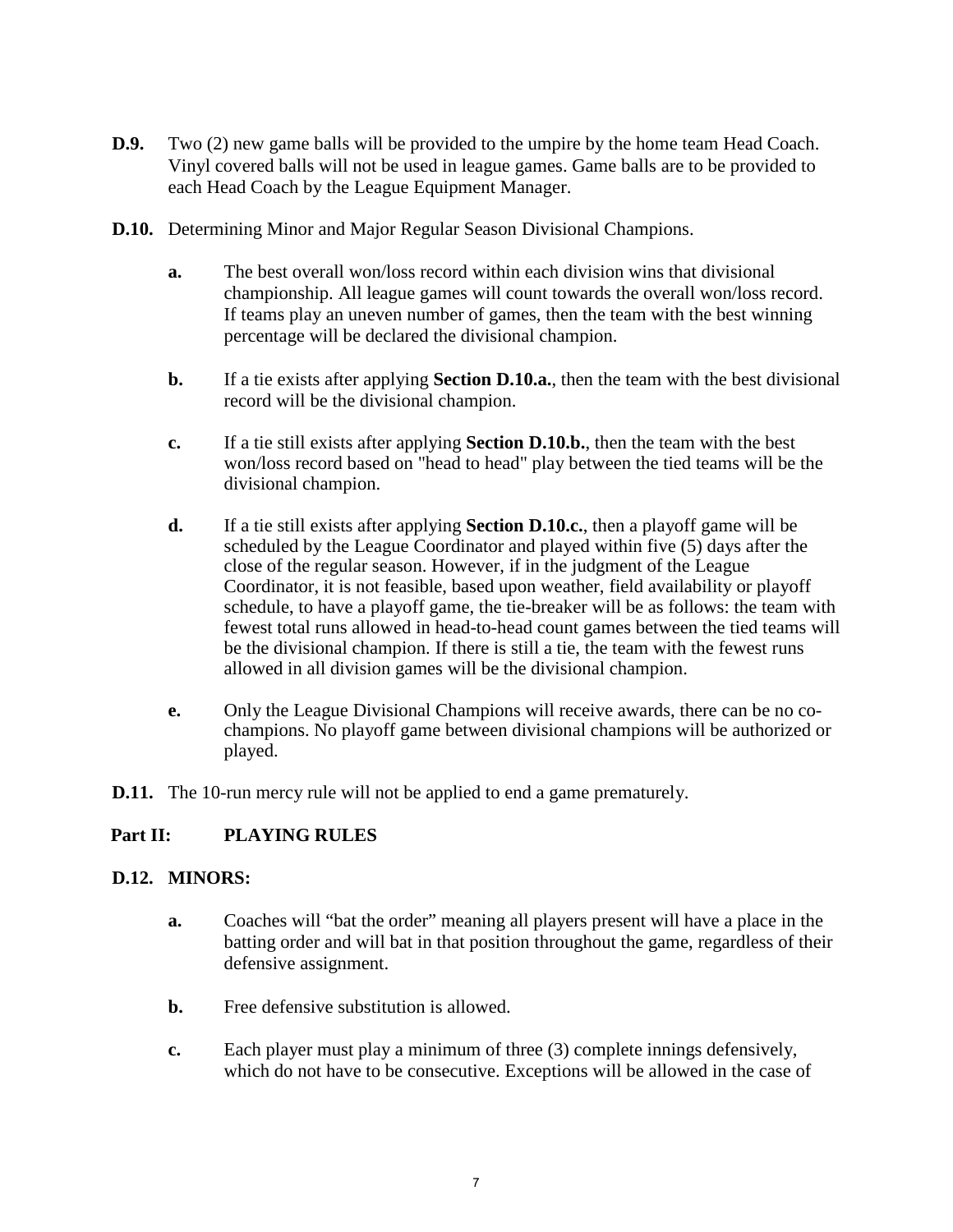darkness or rain-shortened games, injuries, disciplinary action, or when the away team is losing after five and one half (5 1/2) innings.

- **d.** Coaches shall rotate players through defensive positions during games and throughout the season. Each player must play a minimum of one inning per game in an infield position. The maximum number of innings played by a player in the position of catcher may not exceed 4 innings per game.
- **e.** The *"dropped third strike"* and *"infield fly"* rules will not apply.
- **f.** Players cannot steal home or advance to home on a passed ball. For a player to score, the ball must be put into play by the batter, or there must be a bases loaded walk or a hit batter with the bases loaded. A direct attempt to make a play on a runner attempting to steal third base will not enable that runner to advance to home.
- **g.** Innings one through five will end when three (3) outs are made, or five (5) runs have scored, whichever occurs first. The sixth inning will end when three (3) outs are made or ten (10) runs have scored, whichever occurs first. No game shall be terminated due to the score of the game.
- **h.** Minor League Pitching Rules
	- **i.** Pitching rules defined in Section VI of the Official Little League Playing Rules will apply except that a nine (9) year-old (or combination of 9 year olds) must pitch at least one (1) entire inning from beginning to end (3 outs or 5 runs in a single inning) in the first four innings of each game.
	- **ii.** A player that is League-age eight (8) is considered a nine (9) year-old for purposes of this Rule.
	- **iii.** A player that is League-age nine (9), but playing in the Minor League for a second year is considered a ten (10) year-old for purposes of this Rule.

## **D.13. MAJORS:**

- **a.** The Head Coach will have two options for batting and defensive substitutions. The option must be used for the entire game and must be communicated to the opposing coach prior to the start of the game and/or at the umpire meeting.
- **b.** Option 1 Batting the order.
	- **i.** Coaches will "bat the order" meaning all players present will have a place in the batting order and will bat in that position throughout the game, regardless of their defensive assignment.
	- **ii.** Free defensive substitution is allowed.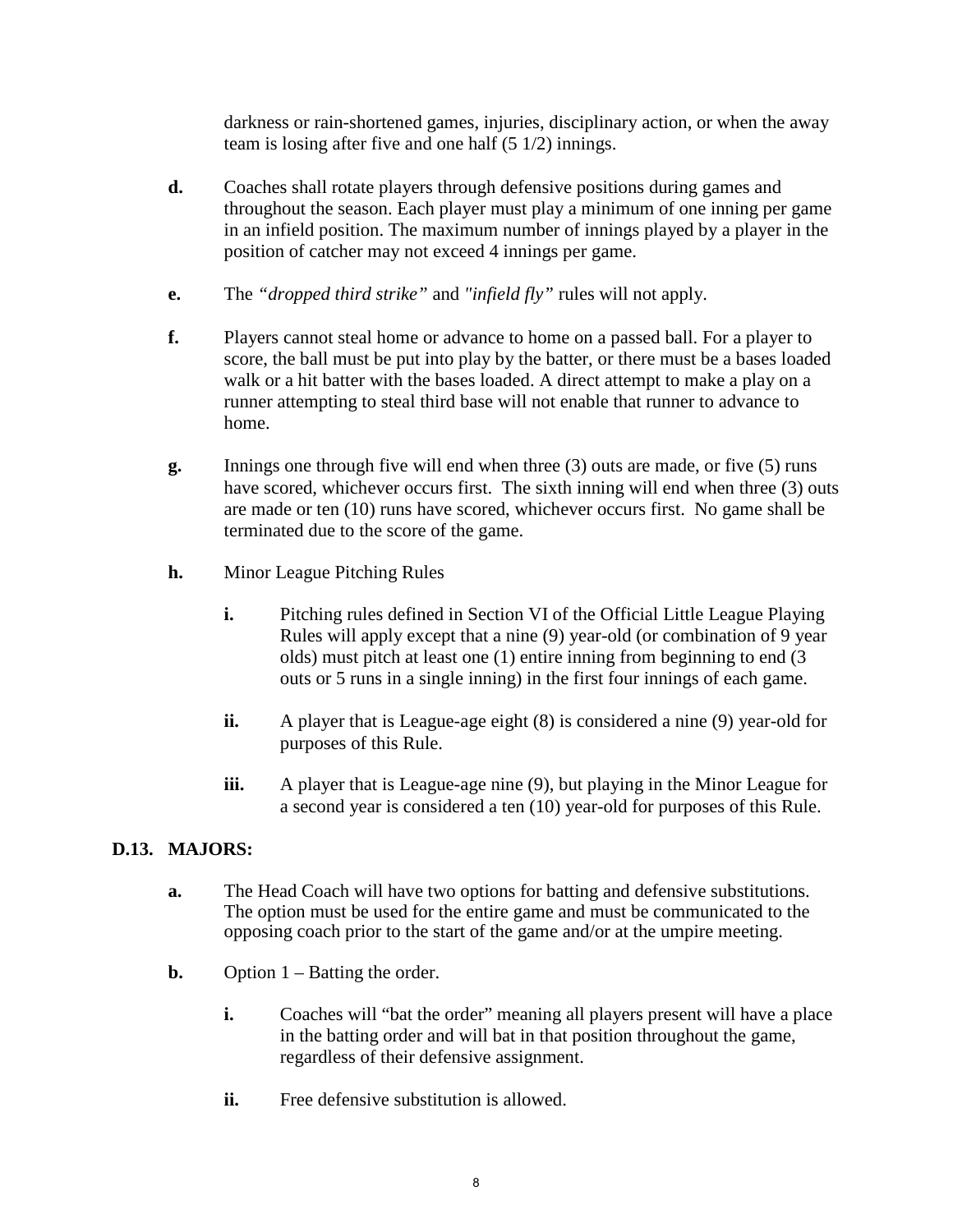- **iii.** Each player must play a minimum of three (3) complete innings defensively, which do not have to be consecutive.
- **c.** Option 2 –Batting a nine (9) player line-up.
	- **i.** Players must play a minimum of three (3) complete innings and bat at least one (1) time.
	- **ii.** A player that starts the game can re-enter the game one (1) time at any point during the game at any place in the line-up, provided his/her substituting player has batted at least one (1) time. A player that does not start the game may not be substituted for once he/she has entered the game.
	- **iii.** Players that do not start the game must play defensively in at least three (3) complete and consecutive innings.
	- **iv.** Defensive substitutions can only take place at the half of the inning. Exceptions would be allowed in the case of injuries, or disciplinary action.
- **d.** When applying the defensive inning minimum, exceptions would be allowed in the case of darkness or rain-shortened games, injuries, disciplinary action, or when the away team is losing after five and one half  $(5 \frac{1}{2})$  innings.
- **e.** When applying the one-at-bat minimum, exceptions would be allowed in the case of darkness or rain-shortened games, injuries or disciplinary action.
- **f.** The *"dropped third strike"* and *"infield fly"* rules will apply. Players may steal home, advance to home on a passed ball or advance to home while the ball is still in play.
- **g.** Major League Pitching Rules
	- **i.** Pitching rules defined in Section VI of the Official Little League Playing Rules will apply except that an 11-year old (or combination of 11-year olds) must pitch at least one (1) entire inning from beginning to end (3 outs) in the first five innings.
	- **ii.** A player that is League-age ten (10) is considered an eleven (11) year-old for purposes of this Rule.
	- **iii.** A player that is League-age eleven (11), but playing in the Major League for a second year is considered a twelve (12) year-old for purposes of this Rule.
- **h.** In non-conference games only, innings one through five will end when three (3) outs are made, or five (5) runs have scored, whichever occurs first. The sixth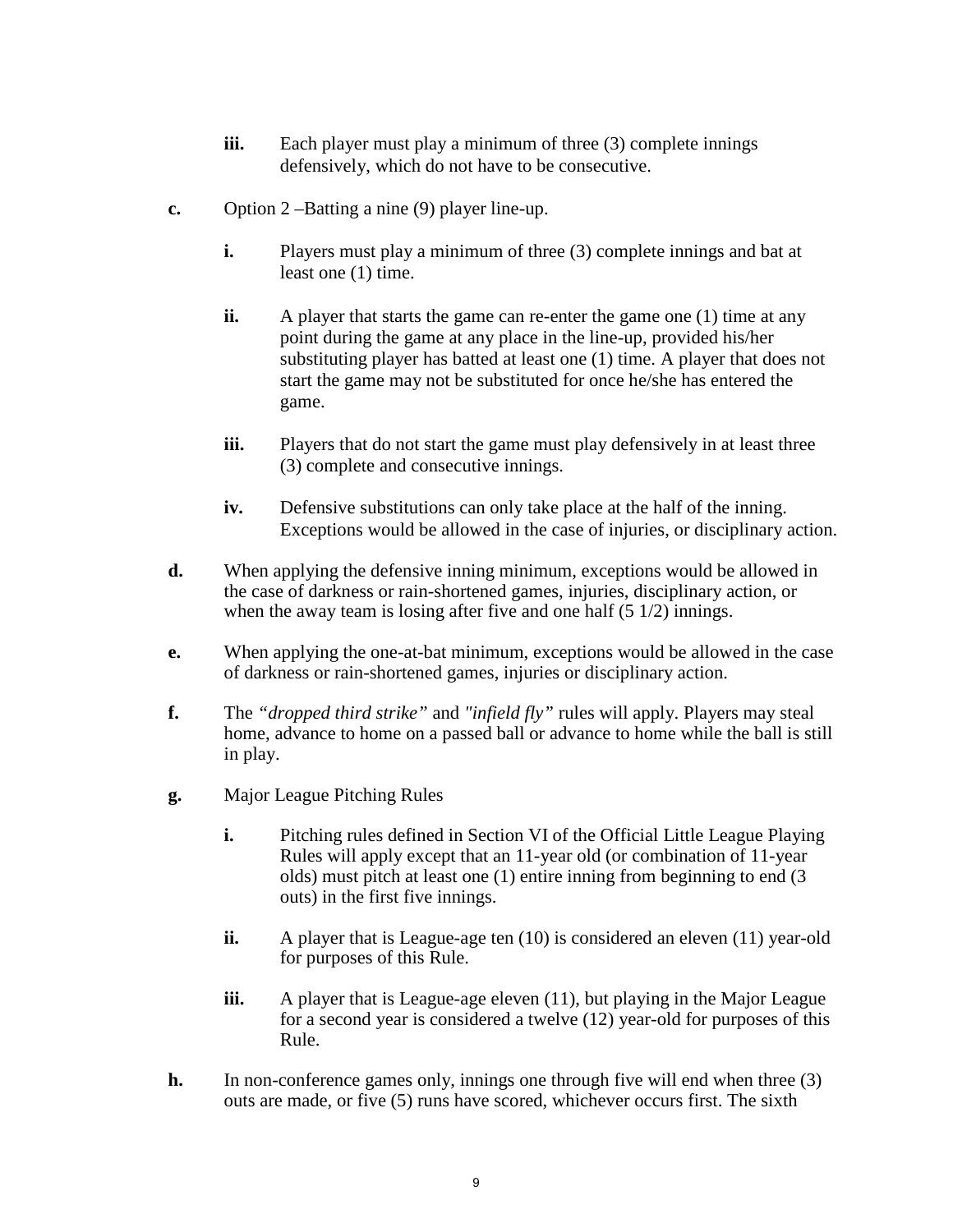inning will end when three (3) outs are made or ten (10) runs have scored, whichever occurs first. No game shall be terminated due to the score of the game.

- **D.14. Violation of Minimum Playing Rules.** For violation of the any of the minimum playing time rules included in this Section, the player(s) involved shall fulfill the playing requirements for the current game before being removed from the current game, play any previous requirement not completed and start the next scheduled game.
	- **a.** The Head Coach shall for the:
		- **i.** FIRST OFFENSE receive a written warning.
		- **ii.** SECOND OFFENSE receive a suspension for the next scheduled game.
		- **iii.** THIRD OFFENSE receive a suspension for the remainder of the season.
	- **b.** If the *HYBA Board of Directors* determines the violation to have been intentional, the *HYBA Board of Directors* may assess a more severe penalty, but may not impose forfeiture of the game. The *HYBA Board of Directors* will consider any violation of any rule by a Head Coach that occurred during the past two (2) seasons in determining a penalty.
- **D.15. Violation of Pitching Rules.** Violation of any of the pitching rules in this Section can result in protest of the game in which it occurs. Protests shall be made in accordance with Little League Playing Rules. A coach's failure to protest a violation of the pitching rules in this Section does not prohibit the *HYBA Board of Directors* from taking action against a Head Coach for the violation as follows:
	- **a.** The Head Coach shall for the:
		- **i.** FIRST OFFENSE receive a suspension for the next scheduled game.
		- **ii.** SECOND OFFENSE receive a suspension for the remainder of the season.
	- **b.** If the *HYBA Board of Directors* determines the violation to have been intentional, the *HYBA Board of Directors* may assess a more severe penalty. The *HYBA Board of Directors* will consider any violation of any rule by a Head Coach that occurred during the past two (2) seasons in determining a penalty.

## **Part III: CONDUCT**

**D.16.** Any Head Coach or Assistant Coach of record may discipline a player by benching him.

**a.** If disciplinary benching results from an action occurring prior to the beginning of a game and the coach does not intend to meet the minimum play rules identified in this Section, the Head Coach must inform the League Coordinator and the opposing team Head Coach prior to the beginning of the game, if that player is present for the game.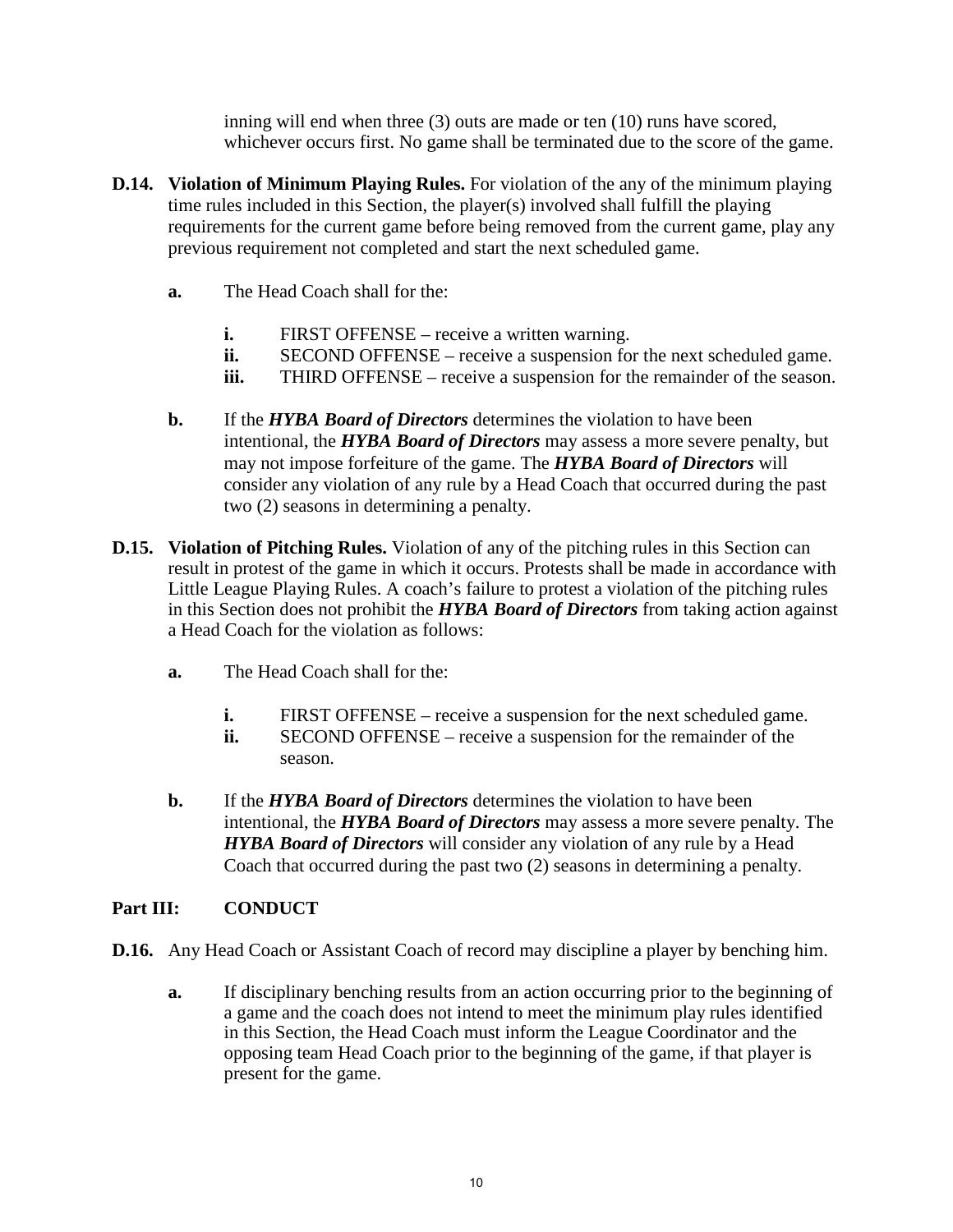- **b.** If disciplinary benching occurs as a result of an action occurring during a game, the Head Coach must notify the opposing team Head Coach and substitution rules defined in Little League playing rules must be followed as if the player were ejected. The player removed as the result of a coach's disciplinary action is not eligible for re-entry in that game.
- **c.** In such instances, the coach imposing discipline must inform the League Coordinator within twenty-four (24) hours of the infraction and imposed discipline. In situations where immediate disciplinary action is not required, the coach should obtain the approval of the League Coordinator.
- **d.** A player may not be benched for missing practice or a game.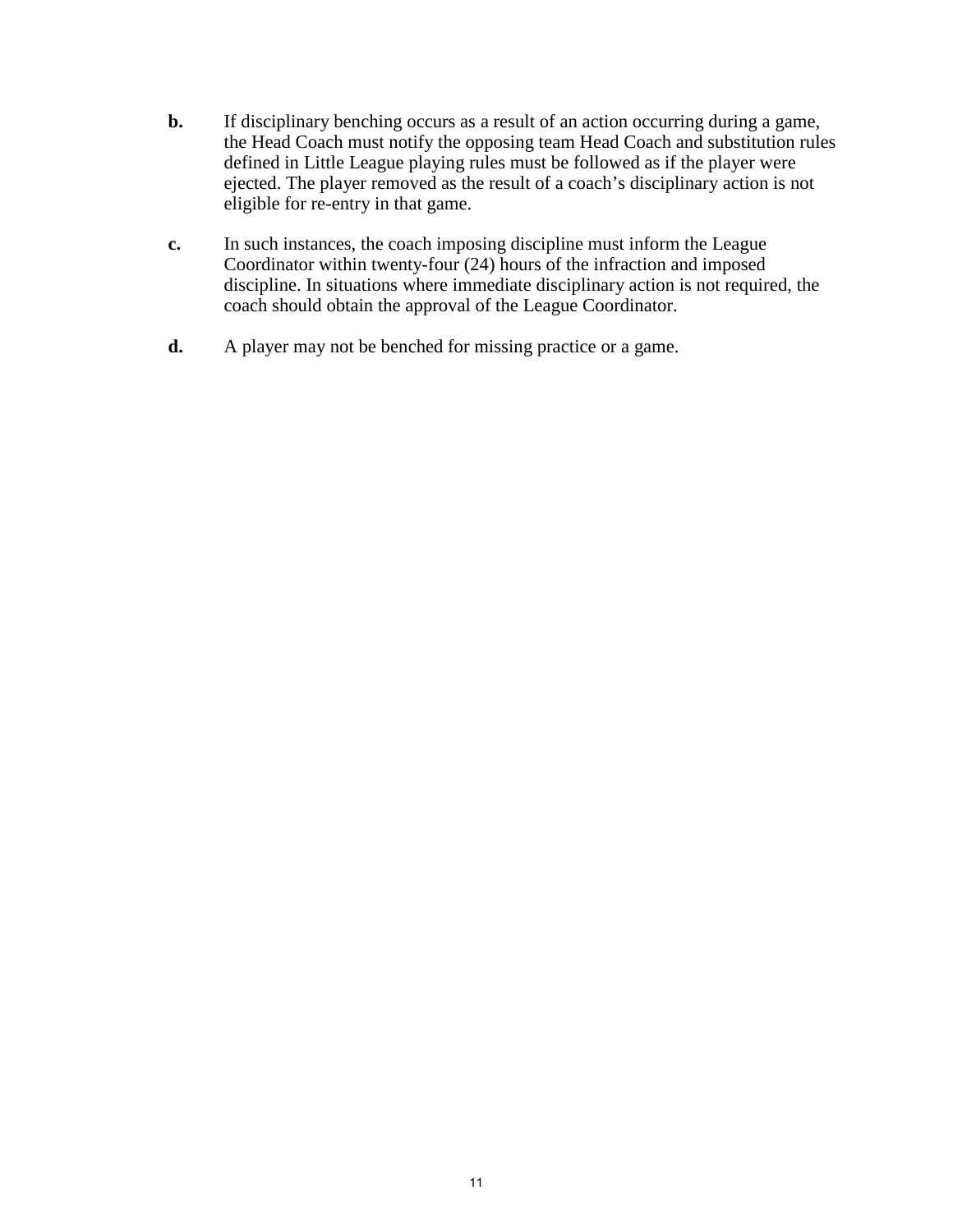## **Section E Playing Rules - Junior League**

- <span id="page-13-0"></span>**E.1.** Coaches will "bat the order" meaning all players present will have a place in the batting order and will bat in that position throughout the game, regardless of their defensive assignment.
- **E.2.** Ten (10) defensive players are permitted on the field; the additional player shall be placed in the outfield. Free defensive substitution is allowed at the beginning of any half inning with no defensive substitution from the bench allowed once the inning has begun unless there is an injury.
- **E.3.** Each player must play a minimum of three (3) innings defensively, which do not have to be consecutive. Each player must play a minimum of one inning per game in an infield position. A player may play the position of catcher a maximum of two (2) innings per game.
- **E.4.** The alternating of players in different positions and in or out of the playing field is encouraged; this is left to the judgment of the Head Coach. Exceptions will be allowed in the case of darkness or rain-shortened games, injuries, or disciplinary action. Coaches shall rotate players through defensive positions during games and throughout the season.
- **E.5.** No player shall sit on the bench for more than one inning at a time.
- **E.6.** Players pitch for the first three (3) innings; coaches will pitch for the last three (3) innings. Player pitchers may pitch only one inning per game. Except as specified in the rules herein, pitching rules defined in Section VI of the Official Little League Playing Rules will apply. The home team will maintain the official pitch count.
- **E.7.** No walks will be issued. If the pitcher throws 4 balls, the coach will finish pitching to the batter until he strikes out (swinging or looking) or hits the ball into play. At this point the pitcher will return to face the next batter unless the pitcher has thrown 4 balls each to 4 batters, at which time the coach will finish that inning as the pitcher. A batter who is hit by pitch will be given the choice as to whether he wants to take first base or finish the atbat at which point the coach will finish pitching to that batter. This will count toward one of the four walks allowed for the pitcher in that inning.
- **E.8.** If a pitcher hits two (2) batters in any given inning, he must be removed. A coach must finish that inning as the pitcher.
- **E.9.** If a batter has two strikes and a coach steps in to finish pitching to the batter, the count will go back to one (1) strike on the batter.
- **E.10.** The batting team will provide an umpire to call balls and strikes from behind the pitching area and the strike zone shall be very liberal (ankles to eyes). Batters should be encouraged to not take pitches or look for walks.
- **E.11.** The first and third base coaches for the batting team will serve as umpires on the field of play.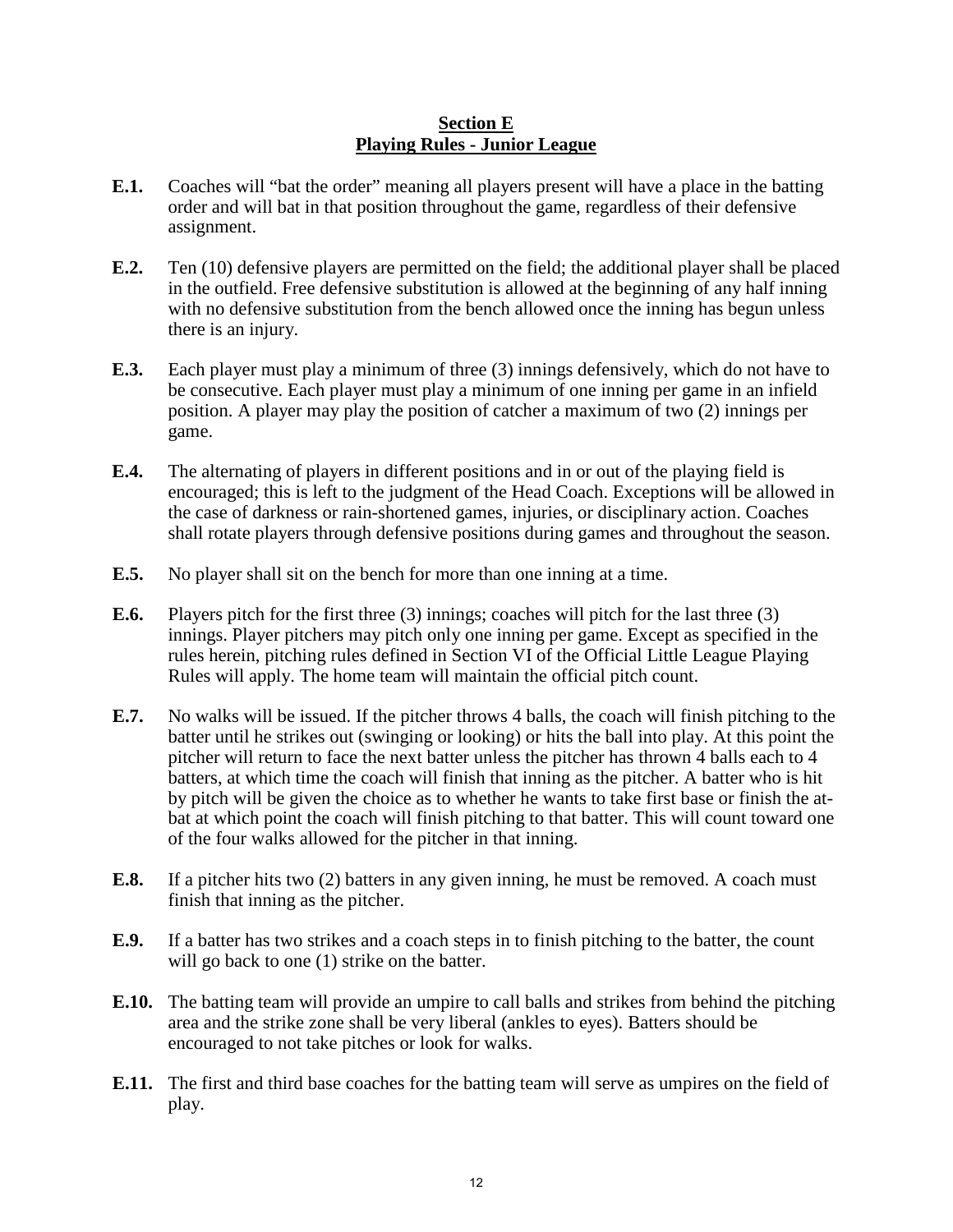- **E.12.** Players may pitch or play the defensive position of pitcher (during coach pitch innings) one (1) inning per game. Use of the maximum number of players who have the ability to pitch or learn to pitch is strongly encouraged.
- **E.13.** Pitchers (both player and coach) will pitch from a mound, if available. If not available, pitchers will pitch from a temporary throw-down pitching rubber, placed at a point approximating the distance from a pitching mound to home plate (~46 feet). For games prior to May 1, and based on mutual agreement of the Head Coaches, the pitching mound may be placed at a distance no shorter than 42 feet.
- **E.14.** Innings will end when three (3) outs are made or four (4) runs have scored, whichever occurs first.
- **E.15.** No defensive coaches are allowed on the field, unless by agreement of both Head Coaches.
- **E.16.** When coaches are pitching, the pitching should be slightly upgraded from the Instructional level and, based upon the age and ability of the batter, intended to challenge and improve the skills of the batter.
- **E.17.** A batter cannot be thrown out at first base from a ball hit to the outfield. Outfielders should be taught to throw the ball to the cutoff man or appropriate base. Force plays or tag plays can be made on a ball hit to the outfield at any base other than first. Defensive coaches are to position the outfielders no less than 15 feet from the edge of the infield dirt. If an attempted put-out is made by an outfielder who is inside this area, the runner will be called safe.
- **E.18.** Players may steal third base. When attempting to steal third base, runners cannot leave second base until the pitch crosses the plate. Runners cannot advance to the next base on over throws. Players may not steal second base.
- **E.19.** Players cannot steal home, or advance to home on a passed ball. To score, the ball must be put into play by the batter, or there must be a bases loaded walk or a hit batter with the bases loaded. A direct attempt to make a play on a runner attempting to steal third base will not enable that runner to advance to home.
- **E.20.** The Head Coach or assistant coaches will keep score of the game. Game scores are to be reported to the League Coordinator within 72 hours of the completion of each game.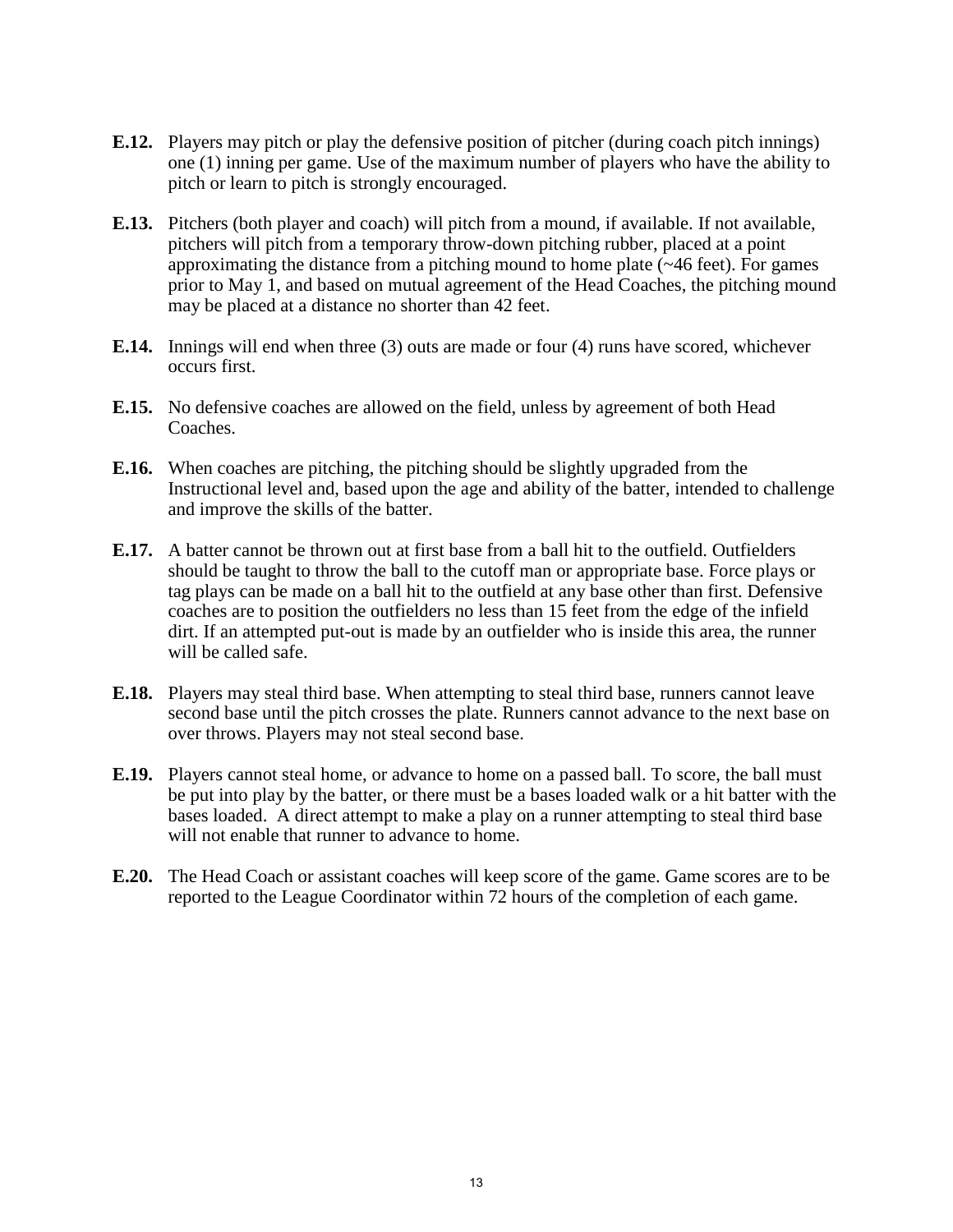## **Section F Playing Rules – Tee Ball and Instructional Leagues**

## <span id="page-15-0"></span>**PART I: GENERAL**

- **F.1.** The primary goals of the Instructional and Tee Ball League games are to teach baseball fundamentals and skills, have fun, and improve the skill and confidence level of all of the players. Safety and sportsmanship are also paramount considerations. Accordingly, all of the rules should be interpreted in a manner consistent with these goals.
- **F.2.** In the absence of a sufficient number of players for any team (less than 9), the coaches shall come to an agreement so as to make every effort to allow the game to be played either by sharing players or reducing the number of defensive players.
- **F.3.** Games shall not exceed 90 minutes in duration. No new inning should be started if it appears likely that it will not be fully completed within the prescribed time limitation.
- **F.4.** No game score should be kept and no win/loss standings will be maintained.
- **F.5.** For the Instructional League, in the first five innings, an inning will end when three (3) outs are made or four (4) runs have scored, whichever occurs first. The sixth inning will end when three (3) outs are made or eight (8) runs have scored, whichever occurs first.
- **F.6.** For Tee Ball League games, an inning will end when three (3) outs are made or four (4) runs have scored, whichever occurs first.
- **F.7.** The coach pitcher and the first and third base coaches for the batting team will serve as umpires on the field of play.
- **F.8.** A maximum of two (2) coaches for the defensive team may be stationed on the playing field to assist players and ensure safety.

## **PART II: PLAYING RULES**

- **F.9.** Coaches will "bat the order" meaning all players present will have a place in the batting order and will bat in that position throughout the game, regardless of their defensive assignment.
- **F.10.** Teams may use ten (10) defensive players, one (1) of whom must be the pitcher as defined, and one (1) of whom must be a catcher. Coaches are required to position the remaining eight (8) defensive players as four (4) infielders and four (4) outfielders with **NO** short fielder permitted.
- **F.11.** Each player must play a minimum of three (3) innings defensively, which do not have to be consecutive. Each player must play a minimum of one inning per game in an infield position. No player may remain in the same defensive position for more than two innings per game. Exceptions will be allowed in the case of curfew, darkness or rain-shortened games, injuries, or disciplinary action.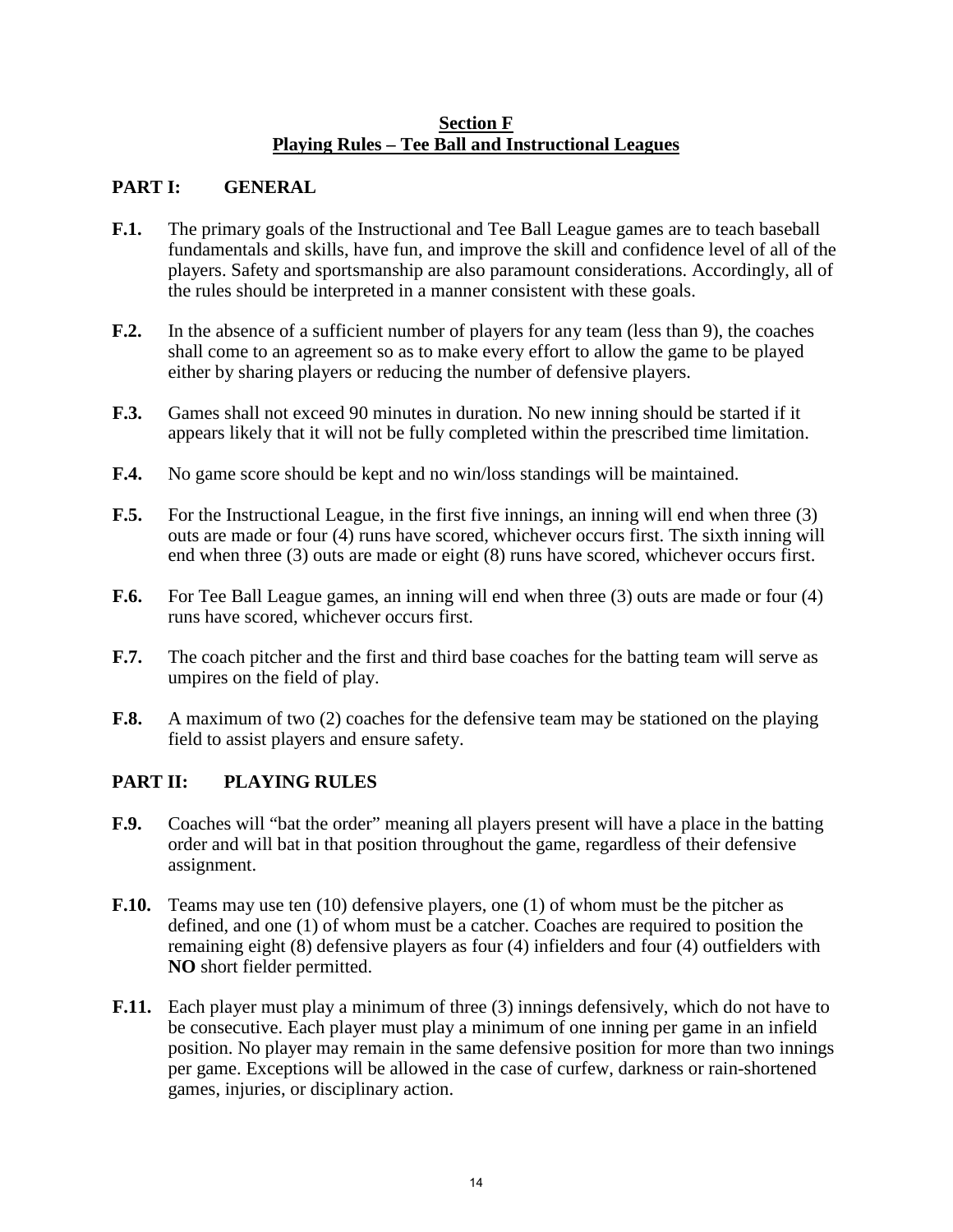- **F.12.** No player shall sit on the bench for more than one inning at a time.
- **F.13.** No leading off or stealing of bases is allowed.
- **F.14.** To help speed up the game, the player who made the last out may pinch run for the catcher.
- **F.15.** To help speed up the game, an offensive coach may stand off to the side but in the area behind the catcher.

## **F.16. INSTRUCTIONAL**

- **a.** This league is strictly coach pitch.
- **b.** Minimum pitching distance is 35 feet. Coaches should put a line or a temporary pitching rubber at the 35-foot mark. The coach pitcher must be behind the mark when the pitch is thrown.
- **c.** If the coach pitcher comes in contact with a ball off the bat in the field of play this is a "no pitch" dead ball and it must be replayed with no strike counted towards the batter.
- **d.** If a ball comes in contact with the coach pitcher (other than the no pitch dead ball rule in F.16.c above) the players must go back to the base they last crossed and the batter is out. If it is the third out all runs that scored prior to the contact with the coach would count.
- **e.** If a ball comes in contact with an adult defensive coach it is immediately a dead ball and runners can advance to the base they were in the process of going to.
- **f.** After the ball is in the field of play, the coach pitcher should proceed to move outside the baselines.
- **g.** The play is considered dead when a player has control of the ball in the infield (dirt part of the field) and raises a hand to stop play. Alternatively, the play is considered dead if a player has control of the ball and makes no attempt to make a play.
- **h.** Defensive players are encouraged to attempt the appropriate baseball play and will not be penalized for throwing or catching errors. If a player attempts to make a play at a base and an overthrow occurs (including second base), play is dead once the ball passes the base and runners may not advance.
- **i.** No bunting is allowed. The play will be called dead and the player will be warned on the first bunt attempt. On the second bunt attempt, the player will be called out.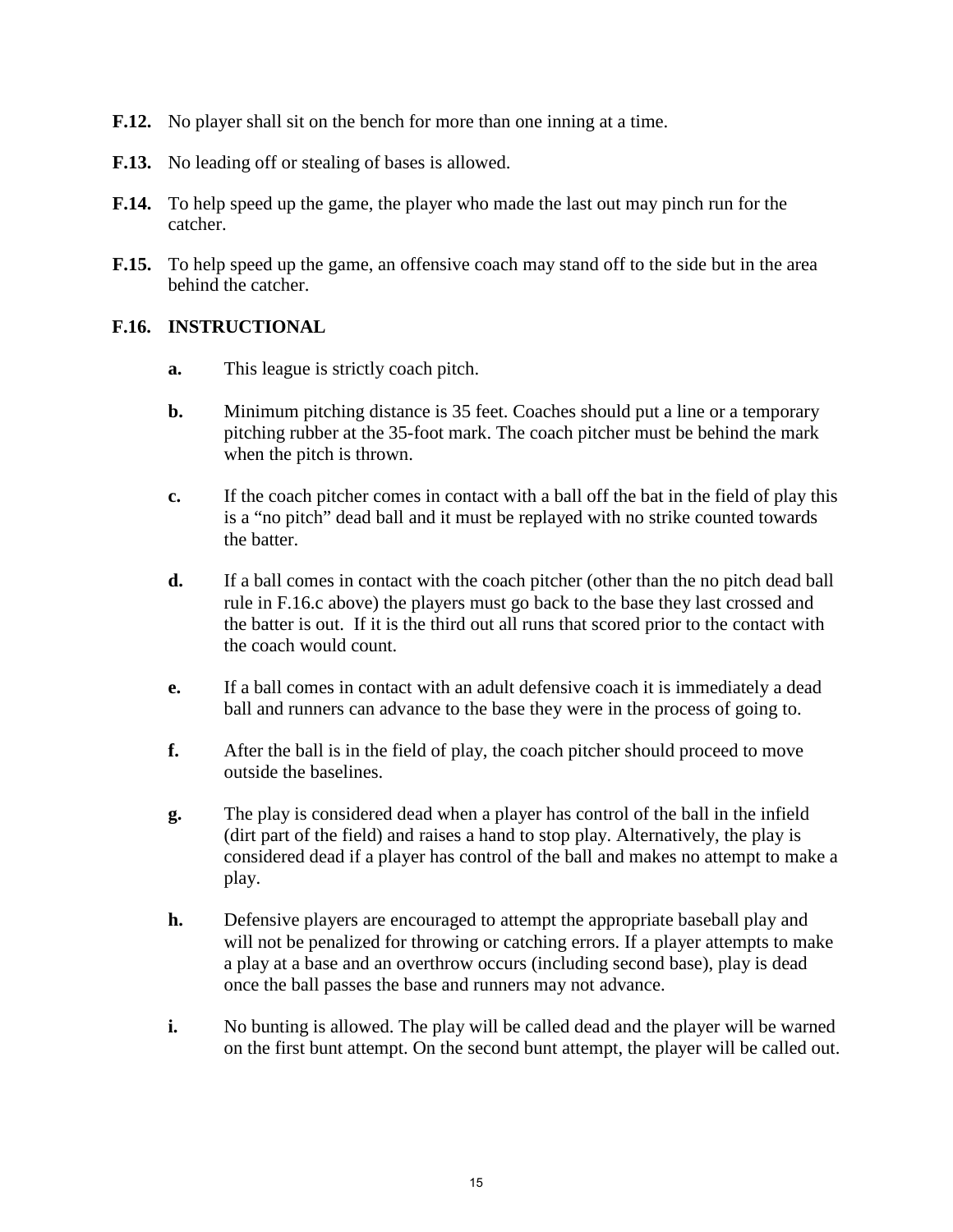- **j.** There will be line markings half-way between all bases. A runner must be completely past the line when play is called dead in order to advance to the next base. If a runner has not reached the half-way mark they must return to the previous base. If the bases are loaded or there is a lead runner that is sent back, than all trailing runners will have to move back as well. Runners are on their own individually for advancing and must completely cross their own line to advance. (if a runner from  $3<sup>rd</sup>$  to home crosses the line and a runner from  $2<sup>nd</sup>$  to  $3<sup>rd</sup>$  does not, the runner going home scores and the latter returns to  $2<sup>nd</sup>$ .
- **k.** Coaches shall not tell the batter to swing or to take a pitch.
- **l.** No walks will be issued. Strikes are called on swinging strikes only.

## **F.17. Tee Ball**

- a. A coach, assistant coach, team parent or other HYBA-approved volunteer will stand at home plate and place the ball on the tee for the batter and make any adjustments to the tee.
- b. Once a ball is batted into play, the tee shall be moved from home plate and placed to the side out of play.
- c. A player will stand in the pitching mound area to field the position of pitcher.
- d. No walks and no bunting will be allowed.
- e. A player will get four (4) strikes (swings) to hit the ball.

Note: Three (3) foul balls will count as three (3) strikes. A foul ball on the fourth (4th) and fifth  $(5<sup>th</sup>)$  swings will not be considered a strikeout (unless a bunt is attempted). To help speed up the game, a foul ball on the sixth  $(6<sup>th</sup>)$ swing will be considered a strikeout.

- f. The proper use of the batting tee is mandatory. As the primary goal of the Tee Ball League is to teach a proper batting stance, exaggerated "open" or "closed" stances for the purpose of hitting to a particular section of the playing field is not permitted.
- g. When an infielder gets control of the ball in the infield dirt, the ball is to be thrown to the player pitcher. No runner can advance beyond the base he/she is running to once an infielder has control of the ball in the infield dirt area. Control is considered having the baseball in glove or hand. When overthrows occur, the runner can only advance to that base he/she is running to and not beyond it.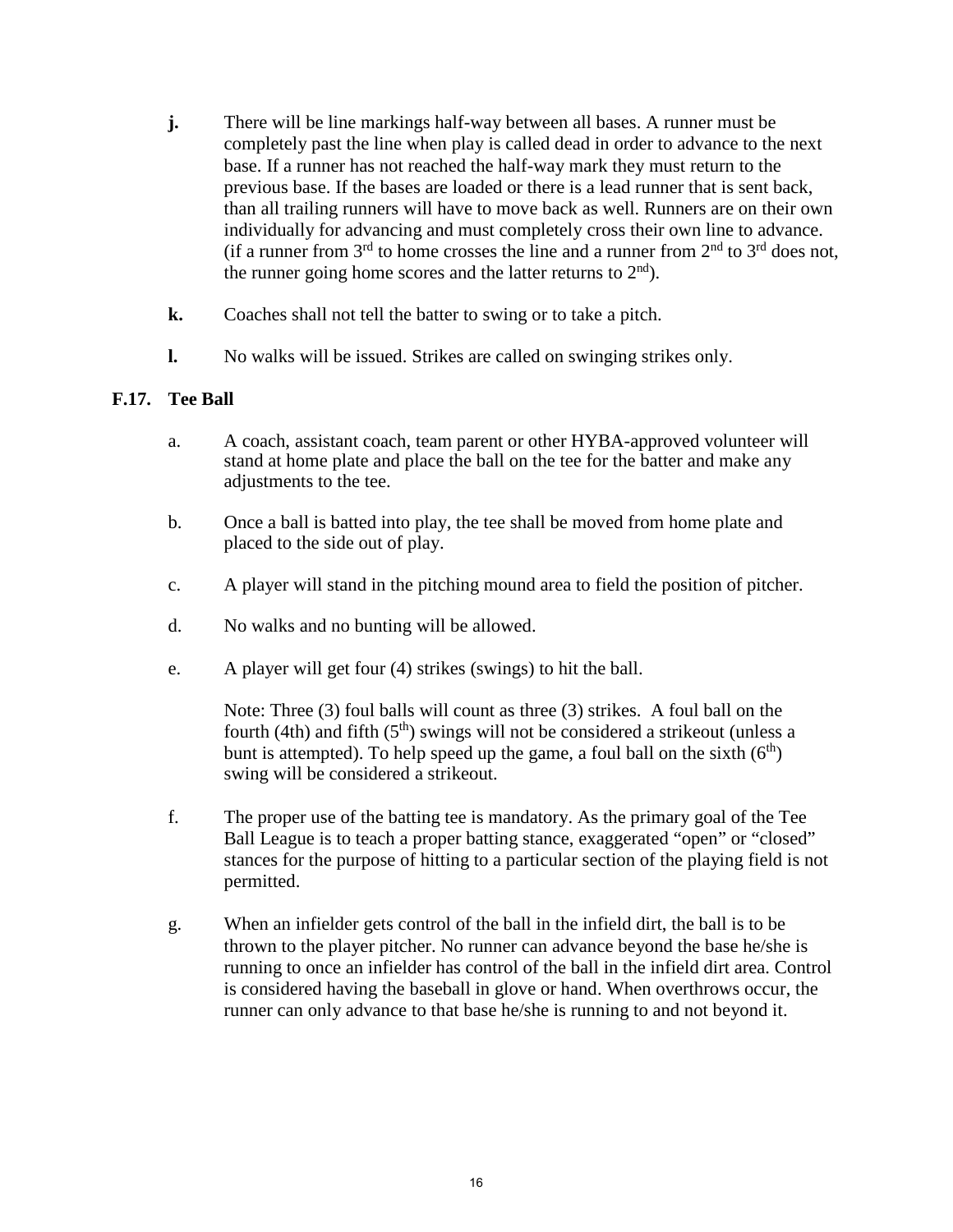## **Section G All-Star Teams**

- <span id="page-18-0"></span>**G.1.** The objective of an All-Star selection is to provide recognition to the best players from each division and to afford those players the opportunity to participate in a baseball game with their peers. The League Coordinator will decide on the equitable representation from each team by the order of their record within the division. All Star teams will be comprised of 12 to 18 players each. Should selected players not be available, the League Coordinator will allow for alternate players.
- **G.2.** The Head Coach from the first-place teams from each division will be the All-Star Team Head Coach for that division. Should the first-place team Head Coach be unable to serve as Head Coach, then the second-place team within that division will be offered the opportunity to coach the team (and so forth until a Head Coach is determined).
- **G.3.** The remaining Head Coaches from within each division will be the Assistant Coaches for the All-Star teams.
- **G.4.** The Head Coach and Assistant Coaches will vote for the All-Star players from their team. The players with the most votes will be placed on the All-Star team.
- **G.5.** Each All-Star player selected will receive an award determined by HYBA.
- **G.6.** Any exceptions to the above rules, such as for disciplinary reason or player injury, will require the approval of the *HYBA Board of Directors.*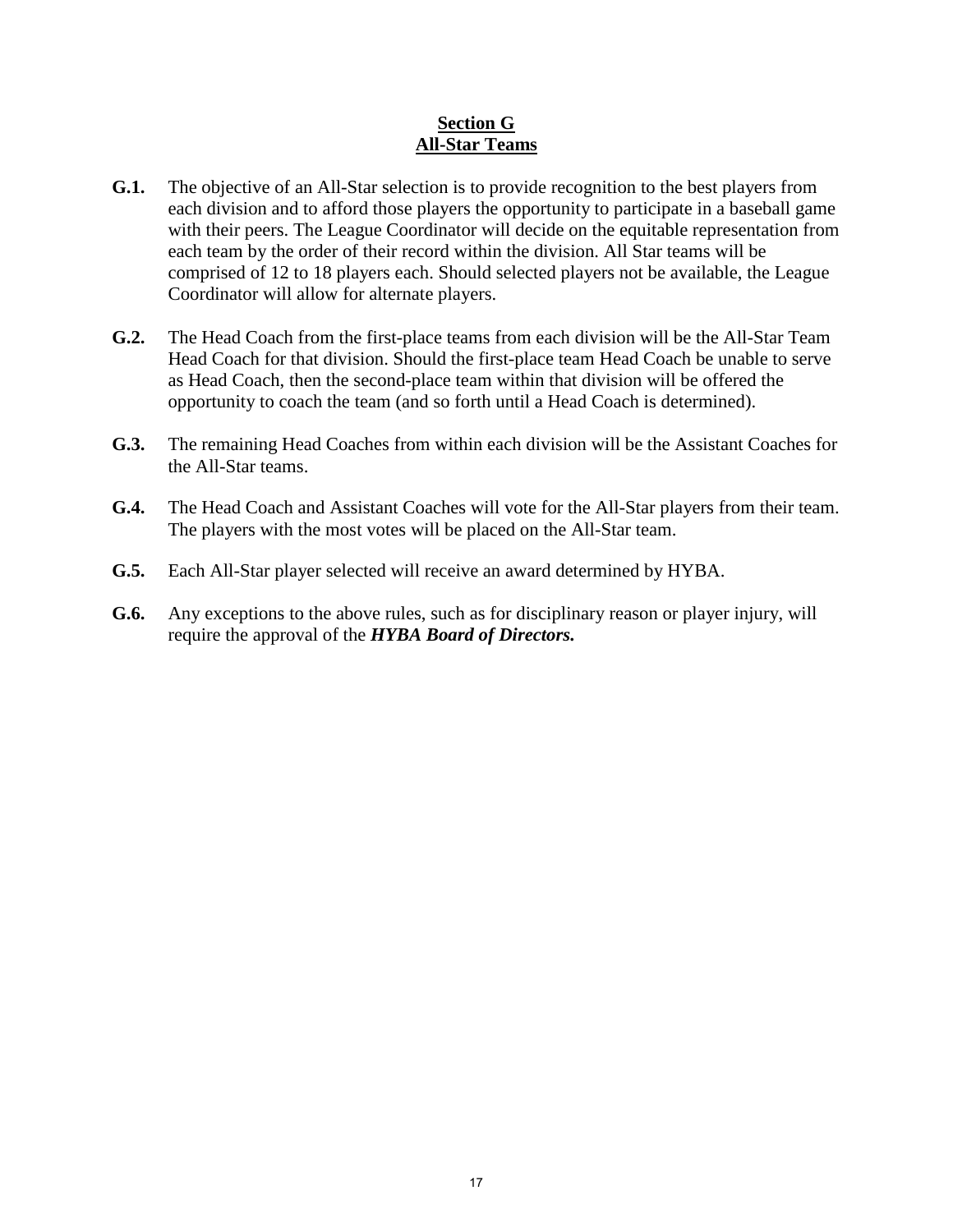## **Section H Tournament Teams**

- <span id="page-19-0"></span>**H.1.** The *HYBA Board of Directors* will determine the tournament teams to be formed at each age level and for each tournament (e.g. Little League, Clarence Boyd, etc.).
- **H.2.** Selection of Tournament Team head coaches is subject to the final approval of the *HYBA Board of Directors.* In order to be considered as a head coach for a Tournament Team, coaches must apply for the Tournament Team head coach position prior to the cut-off date determined by the League Coordinator.
- **H.3.** Only regular season, approved head coaches and assistant coaches are eligible to serve as a Tournament Team Head Coach or Assistant Coach. The Tournament Team Head Coach may select assistant coaches, subject to the approval of the League Coordinator and the *HYBA Board of Directors.*
- **H.4.** A Tournament Team coach selection committee, comprised of an odd number of members from the *HYBA Board of Directors,* will review the candidates and make recommendations to the Board. Final coach selections/approvals will be made by the full *HYBA Board of Directors.*
- **H.5.** Tournament Team Player Selection will be made as follows:
	- **a.** No try-outs will be conducted.
	- **b.** Tournament Player Interest Forms will be distributed to all players to be considered for play on a tournament team at each age level. Parents of players to be considered for tournament play must submit the Tournament Player Interest Form to their Head Coach by the determined deadline.
	- **c.** The League Coordinator will compile the Tournament Player Interest Forms and distribute the forms or a list of eligible players at a meeting with the regular season Head Coaches to select the tournament players.
	- **d.** When applicable, tournament teams for the Little League Tournament shall be formed first, followed by the Clarence Boyd Tournament or other tournaments approved by the *HYBA Board of Directors*.
	- **e.** For the Little League Tournament teams, the regular season Head Coaches shall select the first nine (9) players for each tournament team through a vote of coaches (e.g. each of the Head Coaches will compile a list of their top 9 picks out of the pool of eligible players). The nine (9) players with the highest number of votes will be placed on the team. The remaining players selected to fill each Little League Tournament team roster will be selected by the Tournament Team Head Coach from the remaining pool of eligible players; the pool of eligible players includes the first six (6) players selected for the Clarence Boyd Tournament team.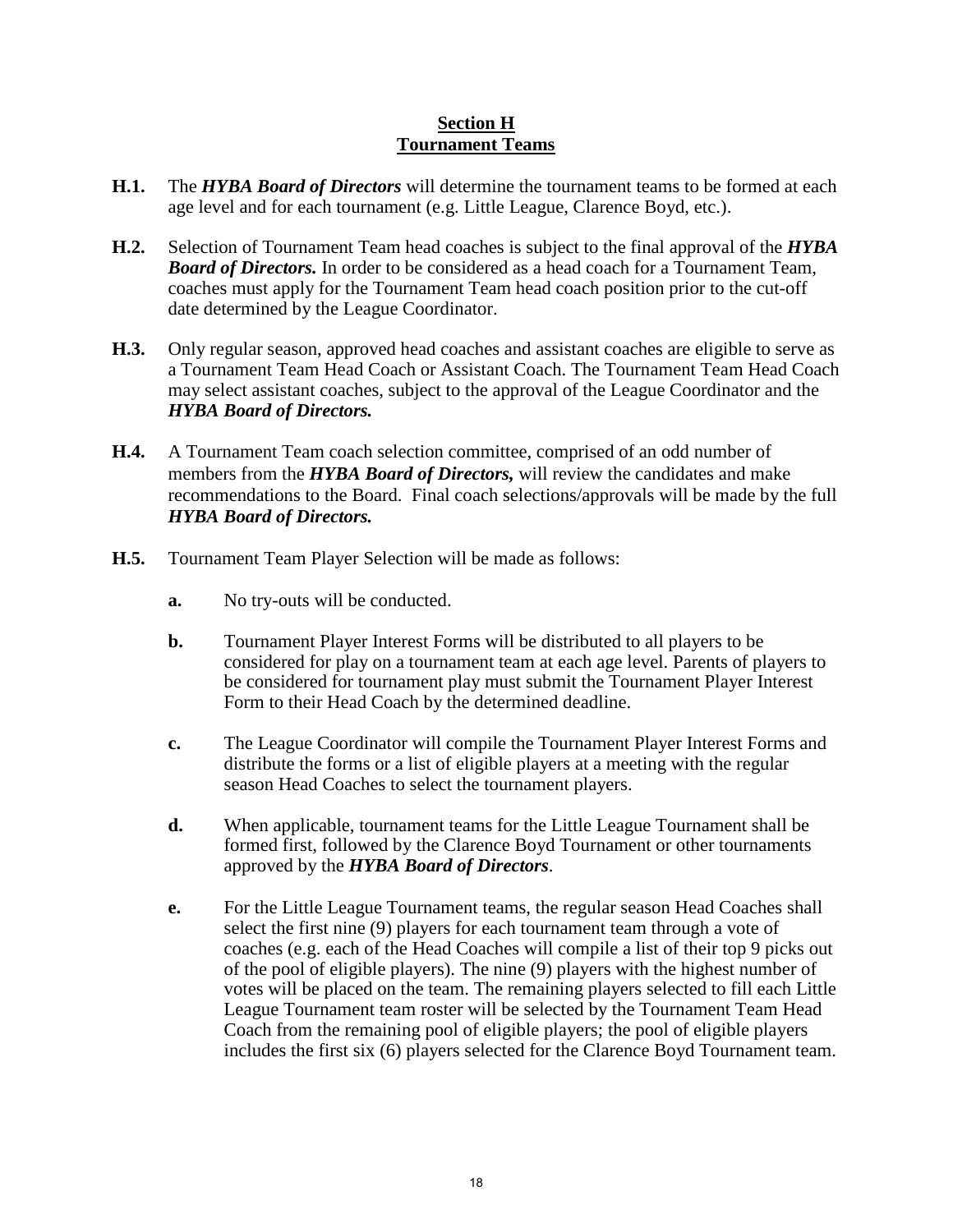- **f.** For the Clarence Boyd Tournament teams, the regular season Head Coaches shall then select the first six (6) players (from the remaining players not selected for the Little League Tournament teams) for each tournament team through a vote of coaches. The remaining players selected to fill each Clarence Boyd Tournament team roster will be selected by the Tournament Team Head Coach from the remaining pool of eligible players.
- **g.** Players that receive votes for the Little League Tournament team but who are not placed on the Little League Tournament team are to be placed on the Clarence Boyd Tournament team.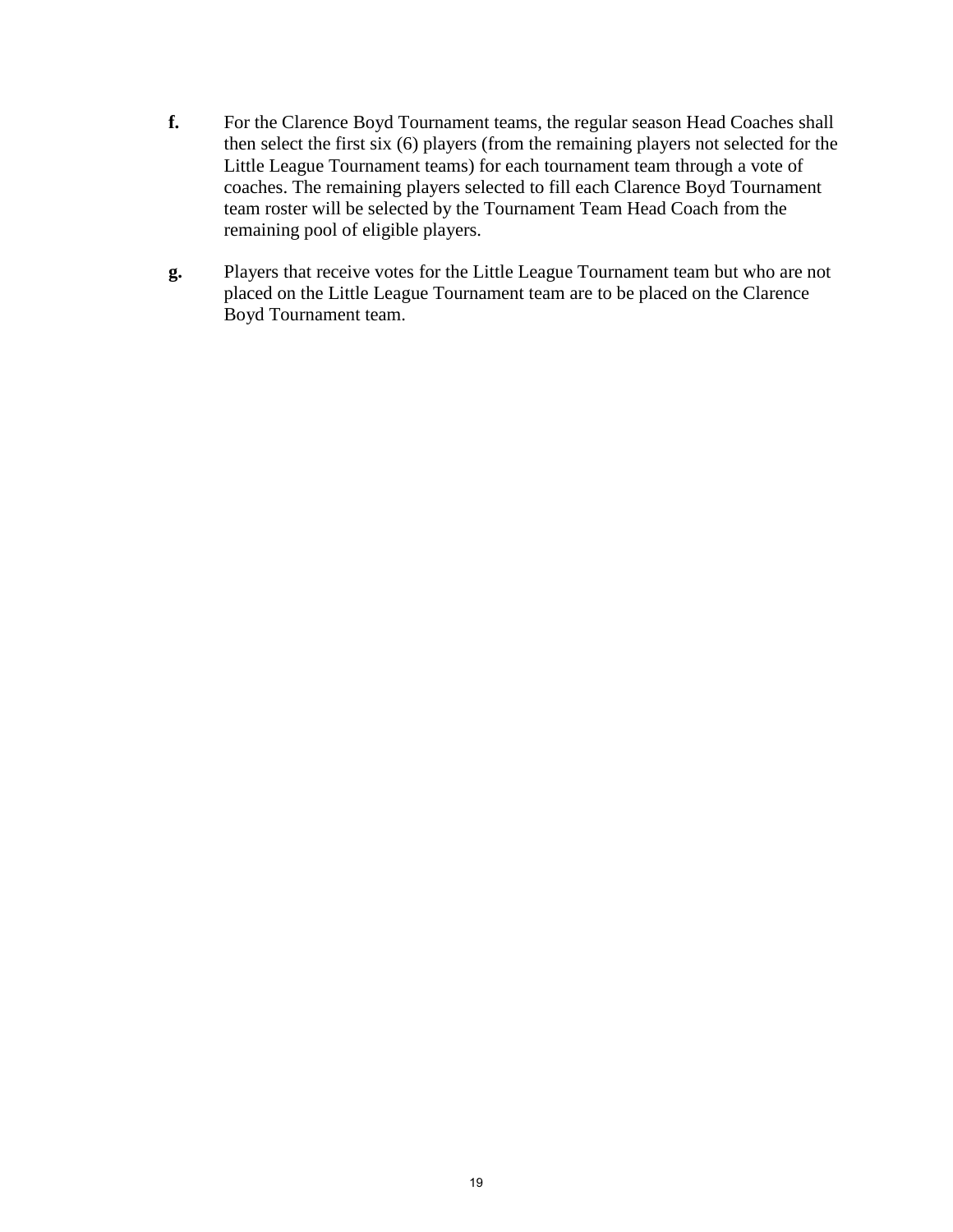## **Section I Communicable Disease Procedures**

- <span id="page-21-0"></span>**I.1.** While risk of one athlete infecting another with HIV/AIDS during competition is close to non-existent, there is a remote risk that other blood borne infectious diseases can be transmitted. For example, Hepatitis B can be present in blood as well as in other body fluids. Procedures for reducing the potential for transmission of these infectious agents should include, but not be limited to, the following:
	- **a.** The bleeding must be stopped, the open wound covered and if there is blood on the uniform it must be changed before the athlete may participate.
	- **b.** Routine use of gloves or other precautions to prevent skin and mucous membrane exposure when contact with blood or other body fluids is anticipated.
	- **c.** Immediately wash hands and other skin surfaces if contaminated (in contact) with blood or other body fluids. Wash hands immediately after removing gloves.
	- **d.** Clean all blood contaminated surfaces and equipment with a solution made from a proper dilution of household bleach (CDC recommends 1-1000) or other disinfectant before competition resumes.
	- **e.** Practice proper disposal procedures to prevent injuries caused by needles, scalpels and other sharp instruments or devices.
	- **f.** Although saliva has not been implicated in HIV transmission, to minimize the need for emergency mouth-to-mouth resuscitation, mouthpieces, resuscitation bags, or other ventilation devices should be available for use.
	- **g.** Athletic trainers/coaches with bleeding or oozing skin conditions should refrain from all direct athletic care until the condition resolves.
	- **h.** Contaminated towels should be properly disposed of/disinfected.
	- **i.** Follow acceptable guidelines in the immediate control of bleeding and when handling bloody dressings, mouth guards and other articles containing body fluids.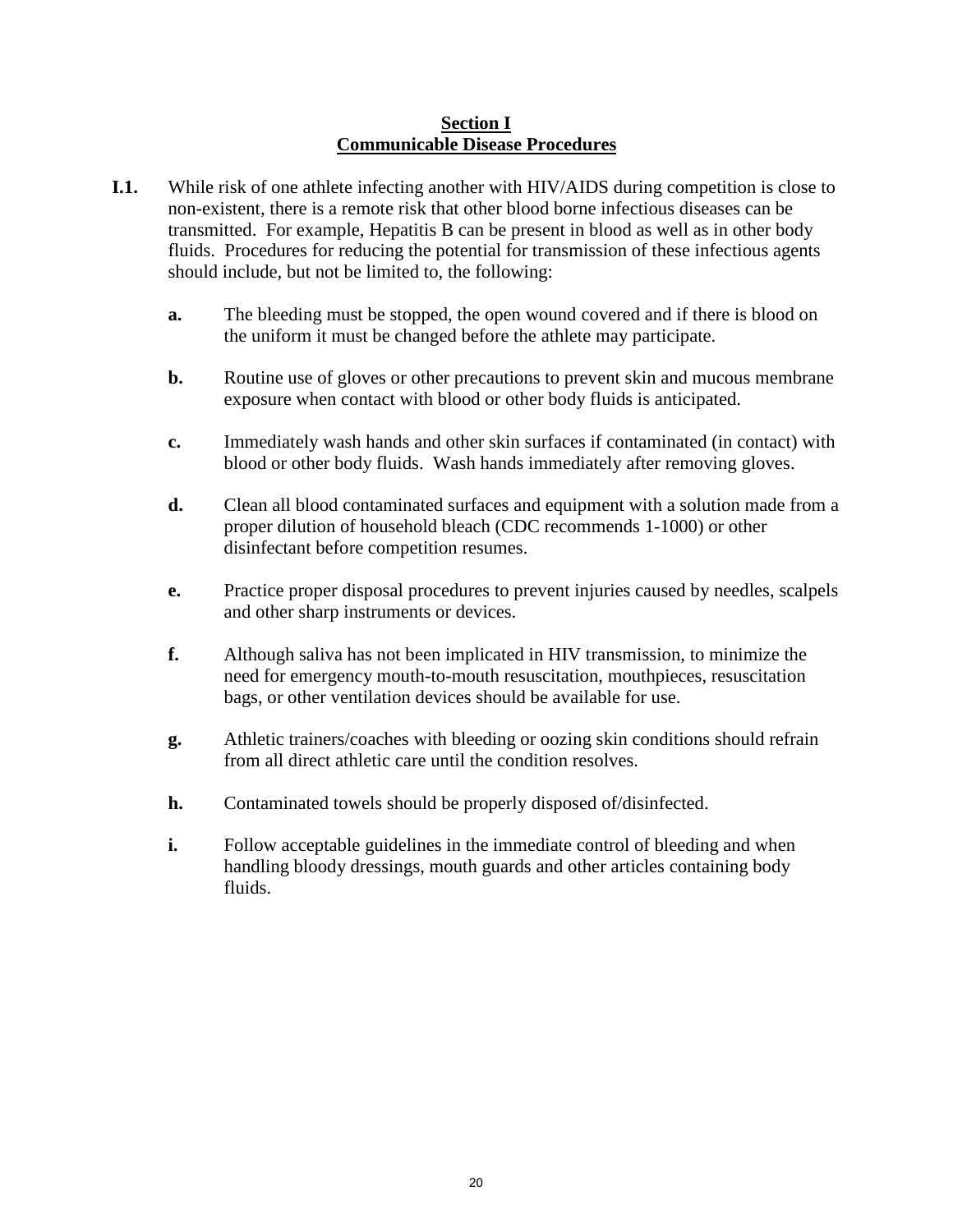## **Section J Code of Conduct**

## <span id="page-22-0"></span>**Part I CODE OF CONDUCT - MISSION STATEMENT**

- **J.1.** *HYBA* has adopted a "Code of Conduct" to serve as a standard for the entire organization. In conjunction with the *HYBA* Bylaws and "Playing Rules", *HYBA*  endeavors to:
	- **a.** Promote sportsmanship at all levels of play, both on and off the field.
	- **b.** Help players develop a sense of fair play.
	- **c.** Provide an atmosphere consistent with learning the principles of baseball.
	- **d.** Enhance technique/skills of players and coaches at all levels of play.
	- **e.** Provide a safe playing environment.

## **Part II CODE OF CONDUCT**

- **J.2.** Players, coaches, fans Home and Away
	- **a.** Coaches, in conjunction with the umpire(s) and opposing coach(es), are in charge of and responsible for their games.
	- **b.** Players, coaches and fans will hold themselves to a high standard of conduct, whether on or off the field, home or away, and will be required to agree to the *HYBA Code of Conduct* when registering each year. See Appendix A to this document.
	- **c.** Coaches will conduct themselves as an example to all players and parents.
	- **d.** Coaches will provide a positive reinforcement to players in cooperation with parents.
	- **e.** Players will be respectful of all coaches, team members and parents; players will display good sportsmanship to all opponents, umpires, etc.
- **J.3.** Infractions/Violations
	- **a. Major** Examples such as fighting, threatening or profanity towards an umpire, coach, player or fan; use of tobacco, alcohol or a controlled substance on or near the playing field; promoting unsafe play or poor sportsmanship.
	- **b. Minor** Examples such as arguing with umpire, players, coaches, parents or fans.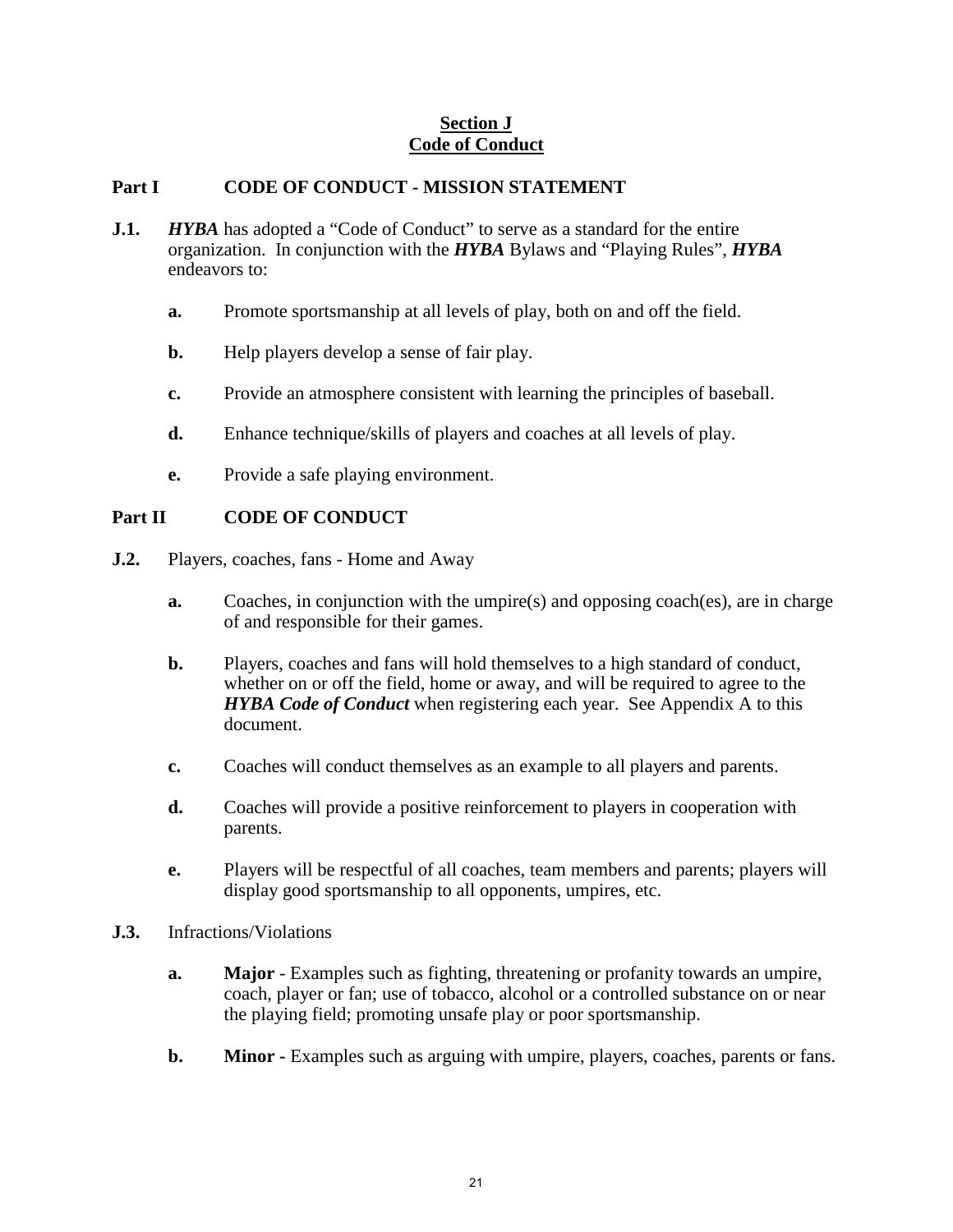- **J.4.** Infraction Measures
	- **a. Major** or **Minor** Infraction 1st offense Action subject to umpire's judgment and/or coach's discretion during the course of the game.
	- **b.** Subsequent offenses are subject to corrective or disciplinary action at the discretion of the coach, League Coordinator and ultimately the *HYBA*  Disciplinary Committee. (An ad hoc committee appointed by *HYBA* Board President).
	- **c.** Habitual offenders are subject to dismissal from *HYBA* participation.
	- **d.** Coaches have the primary responsibility to report any and all problems directly to their League Coordinator. League Coordinators are responsible for reporting all major violations to the *HYBA Board of Directors*. Any issues regarding a League Coordinator are to be reported directly to the *HYBA* Board President.
	- **e.** Any coach, parent or player involved in providing, serving or condoning any *HYBA* player's use of alcohol, drugs or illegal tobacco products will be reviewed by the *HYBA Board of Directors* and considered for immediate dismissal.
- **J.5.** General Policy

All rules of the *HYBA Code of Conduct* are in addition to respective league rules.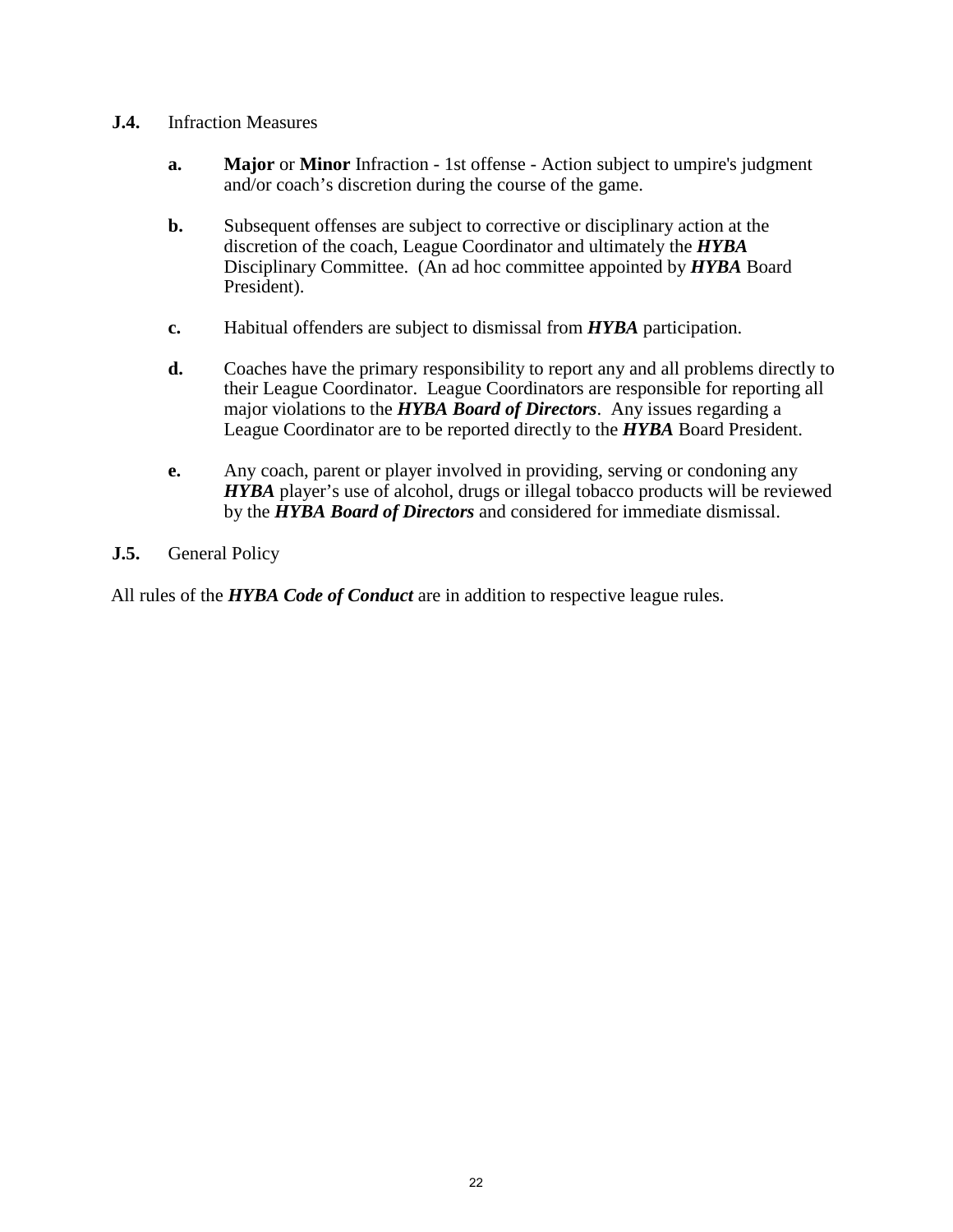## **Appendix A – HYBA CODE OF CONDUCT**

<span id="page-24-0"></span>The essential elements of character building and ethics in sports are embodied in the concept of sportsmanship and six core principles:

- 1. Trustworthiness<br>2. Respect
- 
- 2. Respect<br>3. Respons **3.** Responsibility
- 4. Fairness<br>5. Caring
- **5.** Caring
- **6.** Good citizenship

The highest potential of sports is achieved when competition reflects these "six pillars of character." To that end, all parents, players, and coaches will abide by the *HYBA* Code of Conduct as follows:

- **a.** I will not force my child to participate in sports.
- **b.** I will remember that children participate to have fun and that the game is for youth, not adults.
- **c.** I will inform the coach of any physical disability or ailment that may affect the safety of my child or the safety of others.
- **d.** I will learn the rules of the game and the policies of the league.
- **e.** I (and my guests) will be a positive role model for my child and encourage sportsmanship by showing respect and courtesy, and by demonstrating positive support for all players, coaches, officials and spectators at every game, practice or sporting event.
- **f.** I (and my guests) will not engage in any kind of unsportsmanlike conduct with any official, coach, player, or parent such as booing and taunting, refusing to shake hands, or using profane language or gestures.
- **g.** I will not encourage any behaviors or practices that would endanger the health and well-being of the athletes.
- **h.** I will teach my child to play by the rules and to resolve conflicts without resorting to hostility or violence.
- **i.** I will demand that my child treat other players, coaches, officials and spectators with respect regardless of race, creed, color, sex or ability.
- **j.** I will teach my child that doing one's best is more important than winning, so that my child will never feel defeated by the outcome of a game or his/her performance.